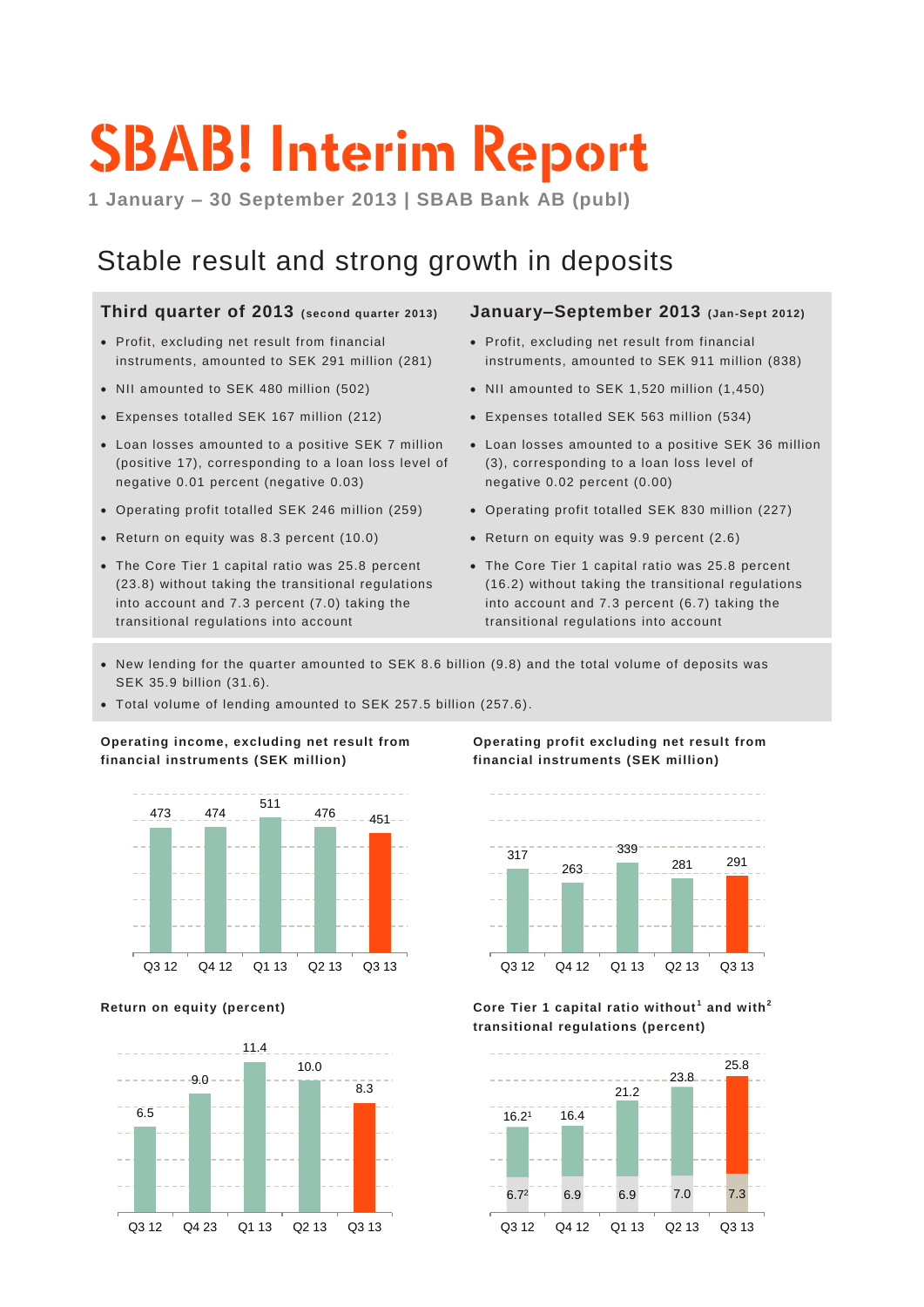### **CEO's comments**

SBAB's operating profit amounted to SEK 246 million for the third quarter of 2013 and to SEK 830 million for the first nine months of the year. Excluding net result from financial instruments, profit amounted to SEK 291 million and SEK 911 million respectively. Net interest decreased as a consequence of increasing competition in the mortgage market. For the nine-month period, the return on equity was 9.9 percent and the Core Tier 1 capital ratio continued to strengthen.

### **Strong growth in deposits**

SBAB's savings accounts continue to attract additional



customers. In the third quarter, deposits increased by SEK 4.3 billion to a total of SEK 35.9 billion. Since the beginning of the year, the growth is nearly 30 percent. We currently hold slightly more than 2 percent of the deposit market, but fully 16 percent of new deposits.

#### **People are interested in mortgages**

The total lending volume was stable during the quarter, while increased competition within residential mortgages is being felt through a continued pressure on margins. People are clearly interested in the subject of mortgages and the general debate is being focused on strengthening customers' position in relation to the banks. Among current issues, it is to become easier to switch banks during the commitment period and there is to be greater transparency regarding how interest is set. I welcome these customer-driven changes and hope they will also have a positive impact on the low level of confidence in the banks that prevails.

#### **Bank building process continues**

During the quarter, we put our unit for the financing of multi-family dwellings in place, generating favourable conditions to be able to offer companies and tenant-owner associations a straightforward, customer-driven offering in both loans and savings. At the same time, efforts continue to develop an everyday bank with the objective of being able to offer a palette of loan, savings and payment services to consumers in 2014. A superior customer experience is our point of departure in building the bank and this leads us towards our vision of creating a new era in banking.

### **Carl-Viggo Östlund, CEO**

#### **Results overview**

| Group                                                                 | 2013           | 2013           | 2012     | 2013     | 2012    |
|-----------------------------------------------------------------------|----------------|----------------|----------|----------|---------|
| <b>SEK million</b>                                                    | Q <sub>3</sub> | Q <sub>2</sub> | Q3       | Jan-Sep  | Jan-Sep |
| Net interest income                                                   | 480            | 502            | 499      | 1,520    | 1,450   |
| Net commission income                                                 | $-29$          | $-26$          | $-26$    | $-82$    | $-77$   |
| Net result from financial instruments measured at fair value (Note 2) | $-45$          | $-22$          | $-130$   | $-81$    | $-611$  |
| Other operating income                                                |                |                |          |          | 2       |
| <b>Total operating income</b>                                         | 406            | 454            | 343      | 1,357    | 764     |
| Costs                                                                 | $-167$         | $-212$         | $-158$   | $-563$   | $-534$  |
| Loan losses, net (Note 3)                                             |                | 17             | 2        | 36       | $-3$    |
| Operating profit/loss                                                 | 246            | 259            | 187      | 830      | 227     |
| Operating profit excl. net result from financial instruments          | 291            | 281            | 317      | 911      | 838     |
| Tax                                                                   | $-53$          | $-30$          | $-49$    | $-155$   | -60     |
| Profit/loss for the period                                            | 193            | 229            | 138      | 675      | 167     |
|                                                                       |                |                |          |          |         |
| New lending, SEK billion                                              | 8.6            | 9.8            | 8.1      | 26.8     | 24.8    |
| Total deposits, SEK billion                                           | 35.9           | 31.6           | 24.6     | 35.9     | 24.6    |
| Cost/Income ratio excl. Ioan losses                                   | 41%            | 47%            | 46%      | 41%      | 70%     |
| Return on equity <sup>1)</sup>                                        | 8.3%           | 10.0%          | 6.5%     | 9.9%     | 2.6%    |
| Loan loss rate <sup>2)</sup>                                          | $-0.01%$       | $-0.03%$       | $-0.00%$ | $-0.02%$ | 0.00%   |
| Core Tier 1 capital ratio <sup>3)</sup>                               | 25.8%          | 23.8%          | 16.2%    | 25.8%    | 16.2%   |

*1) Return on equity calculated on a full-year basis.*

*2) Loan losses calculated on a full-year basis in relation to lending to the public at the beginning of the year.*

*3) Without taking the transitional regulations into account.*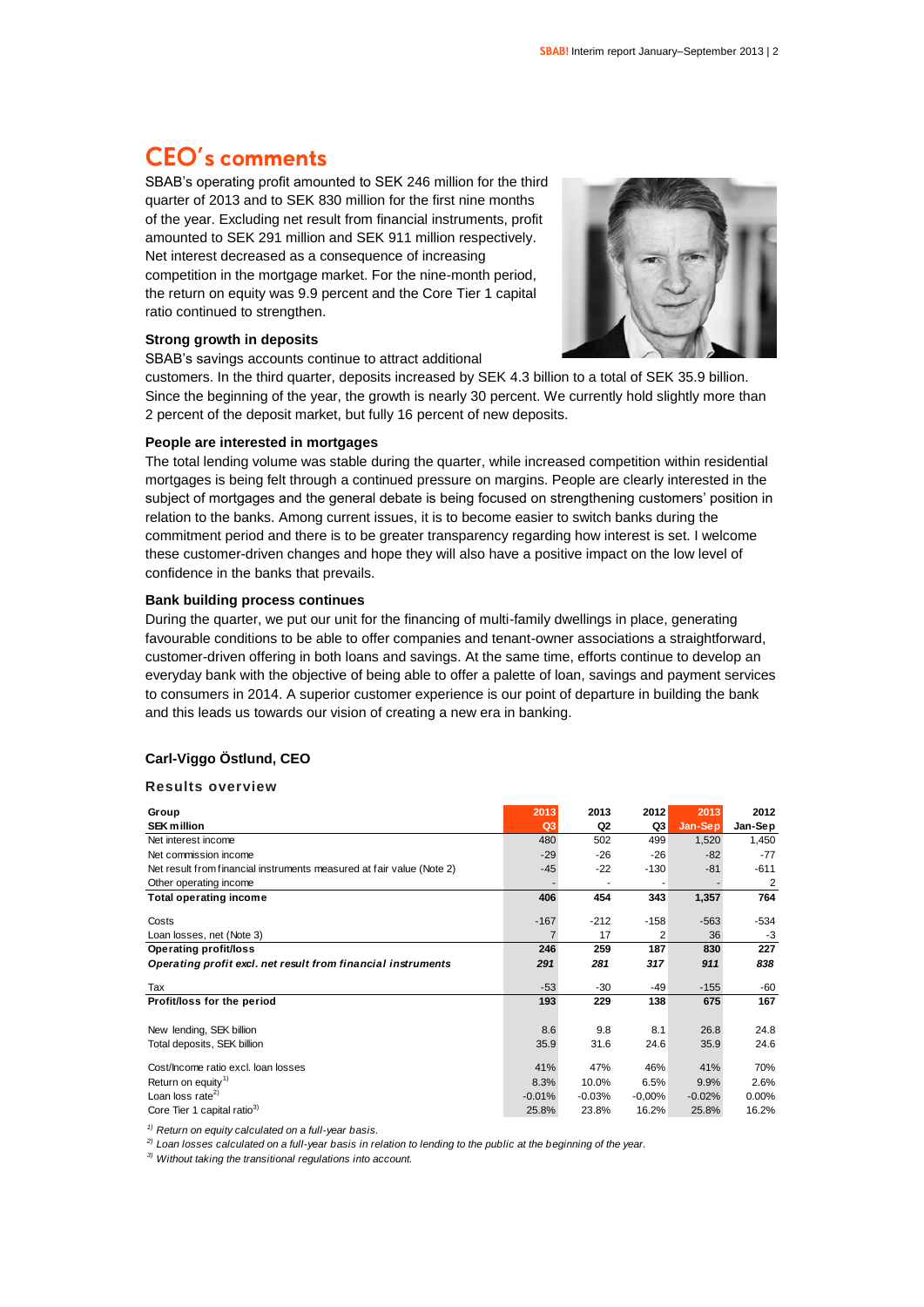### **Market development and volumes**

### **Development in the third quarter of 2013 compared with the second quarter of 2013**

### **Retail Market and Collaboration Market**

SBAB offers savings and loans products to private individuals. SBAB's residential mortgage products are also offered through partnerships with banks, estate agents and others.

Strong demand and relatively weak supply resulted in housing prices continuing to rise in major cities in the third quarter, according to SBAB's quarterly survey of estate agents. The tenant-owner market continues to develop more strongly than the small house market, although the difference has decreased. SBAB experienced stable demand for residential mortgages during the period, while the competitive situation in the market has intensified. New lending to retail customers amounted to SEK 7.3 billion (7.8) for the quarter. In residential mortgages to private individuals, SBAB's market share amounted to 7.3 percent (7.4) and for private loans it was 0.5 percent (0.5).

SBAB's savings accounts, which are characterised by competitive interest rates and straightforward product terms and conditions, continue to attract new customers. SBAB's retail deposits rose by SEK 3.7 billion (2.4) to a total SEK 29.5 billion (25.8) in the quarter. The market share within retail deposits amounted to 2.3 percent (2.0).

### **Tenant-owner and Corporate Market**

SBAB offers savings and loans products to tenant-owner associations and companies.

New lending to tenant-owner associations amounted to SEK 1.2 billion (1.4) and the total lending volume was SEK 55.1 billion (55.3). The market share with regard to loans to tenant-owner associations amounted to 15.5 percent (15.7). New lending to the corporate market amounted to SEK 0.1 billion (0.7) and the total lending volume was SEK 32.9 billion (34.3).

SBAB's deposits from tenant-owner associations rose by SEK 0.2 billion (0.0) to a total of SEK 2.0 billion (1.8) during the quarter. SBAB's deposits from companies rose by SEK 0.4 billion (0.3) to a total of SEK 4.4 billion (4.0) in the quarter.

### **Financial performance**

### **Development in the third quarter of 2013 compared with the second quarter of 2013**

### **Operating profit**

Operating profit, excluding net result from financial instruments increased by 4 percent to SEK 291 million (281). Operating profit totalled SEK 246 million (259). Profit was mainly affected by lower costs and decreased net interest income and net result of financial instruments.

### **Net interest income and net commission income**

SBAB's net interest income for the period was SEK 480 million (502). The lower net interest income is mainly due to a lower margin on lending than in the comparative period. Net commission income for the period amounted to an expense of SEK 29 million (26), including a fee of SEK 29 million (34) for the government stability fund.

### **Expenses**

SBAB's expenses amounted to SEK 167 million (212), of which personnel costs accounted for SEK 74 million (90). Beyond reduced personnel costs, lower costs for marketing and consultants also contributed to the overall outcome.

### **Loan losses**

SBAB's loan losses amounted to a positive SEK 7 million (positive 17). The outcome is attributable above all to the redemption of collective provisions for retail loans during the period.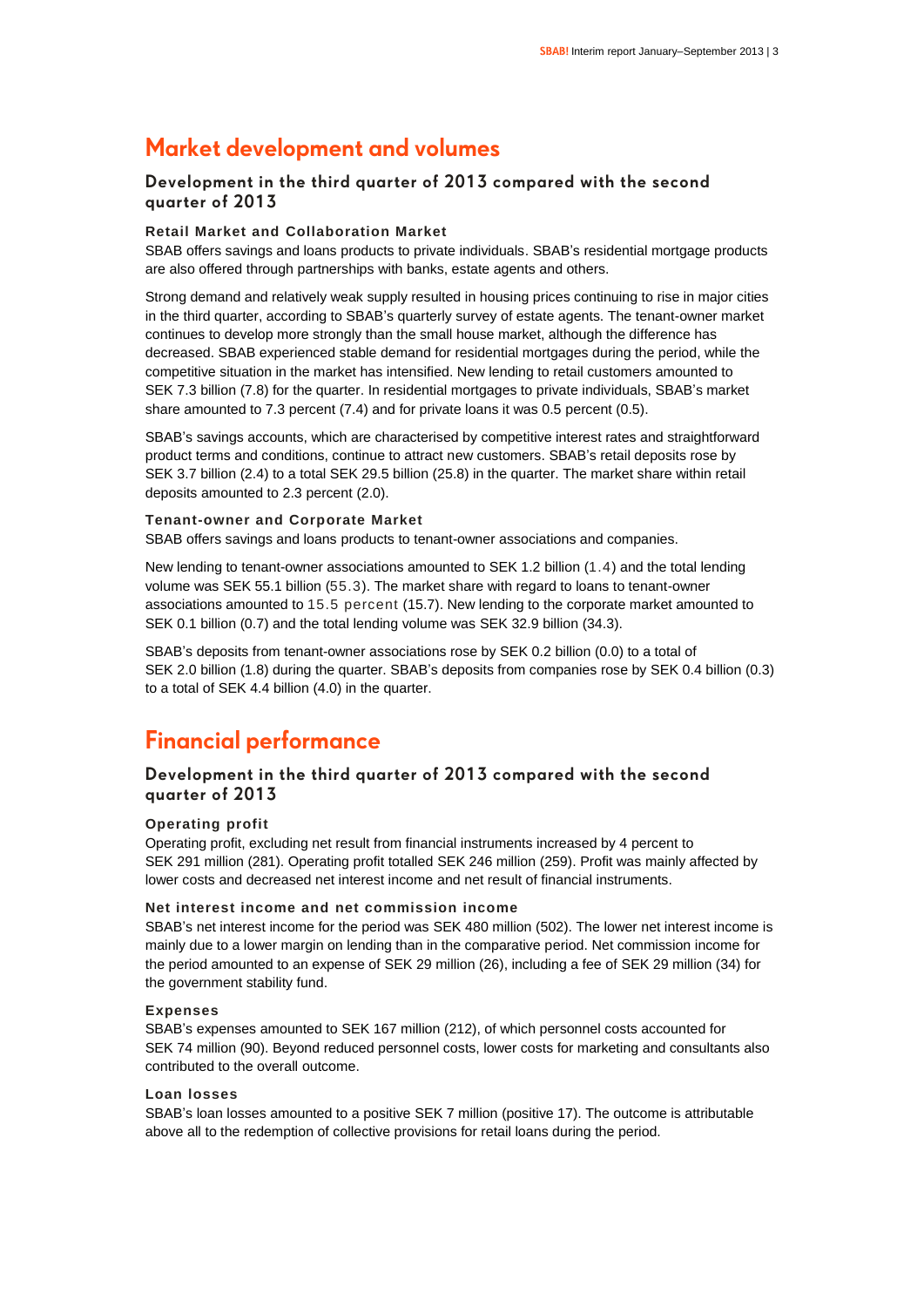### **Net result from financial instruments measured at fair value**

The net expense from financial instruments measured at fair value amounted to SEK 45 million (22) for the period. The greatest factor impacting earnings was unrealised market value changes on basis swaps, which are used to minimise interest-rate and currency risks that arise in conjunction with funding in foreign currency. For further information on fair-value recognition of derivative instruments, see Note 2.

### **Lending and deposits**

New lending for the period amounted to SEK 8.6 billion (9.8) and the total lending volume amounted to SEK 257.5 billion (257.6), compared with SEK 255.9 billion at the start of the year. New deposits for the period amounted to SEK 4.3 billion (2.6) and the total deposit volume amounted to SEK 35.9 billion (31.6), compared with SEK 27.7 billion at the start of the year.

### **Funding**

The total value of debt securities in issue declined SEK 1.9 billion during the quarter to SEK 241.7 billion (243.6). During the quarter securities valued at SEK 28.1 billion (32.3) were issued. At the same time, securities valued at SEK 5.8 billion (5.7) were repurchased, while securities for SEK 22.1 billion (37.5) matured. Revaluations of liabilities (both up and down) of liabilities due to changes in premiums/discounts and changes in exchange rates for the SEK have contributed to the decline.

Funding through the issuance of covered bonds takes place in the wholly owned subsidiary AB Sveriges Säkerställda Obligationer (publ) (Swedish Covered Bond Corporation) "SCBC". Total outstanding covered debt totalled SEK 150.2 billion (147.4), compared with SEK 152.9 billion at the beginning of the year.

### **Capital adequacy**

SBAB reports credit risk mainly in accordance with the IRB approach, and reports operational and market risk in accordance with the standardised approach. SBAB's capital adequacy ratio under Pillar 1, with consideration for transitional regulations, amounted to 11.1 percent (10.8) at 30 September 2013, compared with 11.5 percent at the beginning of the year. The corresponding Core Tier 1 capital ratio was 7.3 percent (7.0), compared with 6.9 percent at the beginning of the year. For information concerning other capital ratios, refer to the tables on page 10-11.

SBAB's current capitalisation covers by a good margin the capital adequacy rules being introduced by the upcoming Basel III regulations.

The internally calculated capital requirement was SEK 8,571 million (8,620), compared to SEK 9,239 million at the beginning of the year.

#### **Liquidity reserve**

SBAB's liquidity reserve mainly comprises securities<sup>1)</sup>. The market value of these assets amounted to SEK 34.4 billion (31.6), excluding RMBSs. Taking the Riksbank's haircuts into account, the value of the assets was SEK 32.3 billion (29.7).

For SBAB, the number of MCO days amounts to 178 (102). SBAB considers the number of MCO days to be satisfactory.

As of 1 January 2013, the liquidity coverage ratio is calculated in accordance with the Swedish Financial Supervisory Authority's regulation, FFFS 2012:6. The liquidity coverage ratio was 314 percent for all currencies combined, 16,458 percent for the EUR and 332 percent for the USD, which exceeds the minimum requirement of 100 percent.

For further information on the liquidity reserve, the calculation of MCO days and the liquidity coverage ratio see Note 10.

<sup>1)</sup>During the period, a portion of the securities assets comprised RMBSs (Residential Mortgage Backed Securities). The reason for the inclusion of the RMBSs in the accounting of the liquidity reserve in Note 10 is that SBAB adheres to the Swedish Banking Association's template for the disclosure of a bank's liquidity reserve. These securities are backed by underlying property assets in Spain and the Netherlands. Unlike other securities assets in the liquidity reserve, which are recognised at market value, RMBSs are recognised at amortised cost. On 30 September 2013, the difference between the RMBSs book value and fair value was SEK 0.3 billion. For further information, refer to "Reclassified assets in Note 7.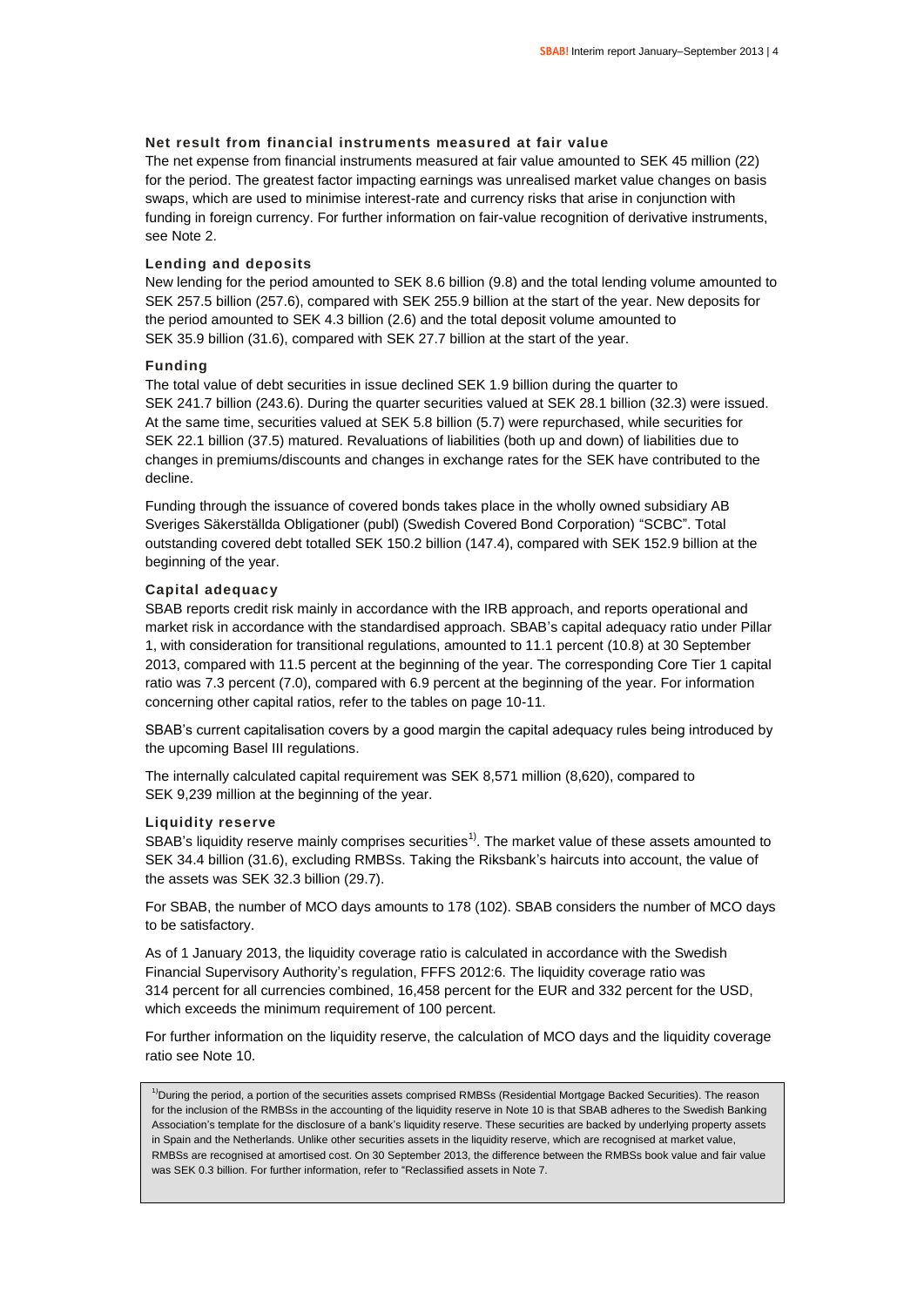#### **Quarterly overview**

| Group                                                                 | 2013           | 2013           | 2013     | 2012   | 2012           |
|-----------------------------------------------------------------------|----------------|----------------|----------|--------|----------------|
| <b>SEK million</b>                                                    | Q <sub>3</sub> | Q <sub>2</sub> | Q1       | Q4     | Q3             |
| Net interest income                                                   | 480            | 502            | 538      | 491    | 499            |
| Net commission income                                                 | $-29$          | $-26$          | $-27$    | -18    | $-26$          |
| Net result from financial instruments measured at fair value (Note 2) | $-45$          | $-22$          | $-14$    | 10     | $-130$         |
| Other operating income                                                |                |                |          | 1      |                |
| <b>Total operating income</b>                                         | 406            | 454            | 497      | 484    | 343            |
| Costs                                                                 | $-167$         | $-212$         | $-184$   | $-194$ | $-158$         |
| Loan losses, net (Note 3)                                             | 7              | 17             | 12       | $-17$  | $\overline{2}$ |
| Operating profit/loss                                                 | 246            | 259            | 325      | 273    | 187            |
| Operating profit excl. net result from financial instruments          | 291            | 281            | 339      | 263    | 317            |
| Tax                                                                   | $-53$          | $-30$          | $-72$    | -80    | -49            |
| Profit/loss for the period                                            | 193            | 229            | 253      | 193    | 138            |
| New lending, SEK billion                                              | 8.6            | 9.8            | 8.4      | 10.1   | 8.1            |
| Total deposits, SEK billion                                           | 35.9           | 31.6           | 28.9     | 27.7   | 24.6           |
| Cost/Income ratio excl. Ioan losses                                   | 41%            | 47%            | 37%      | 40%    | 46%            |
| Return on equity <sup>1)</sup>                                        | 8.3%           | 10.0%          | 11.4%    | 9.0%   | 6.5%           |
| Loan loss rate <sup>2)</sup>                                          | $-0.01%$       | $-0.03%$       | $-0.02%$ | 0.03%  | $-0.00%$       |
| Core Tier 1 capital ratio <sup>3)</sup>                               | 25.8%          | 23.8%          | 21.2%    | 16.4%  | 16.2%          |

*1) Return on equity calculated on a full-year basis.*

*2) Loan losses calculated on a full-year basis in relation to lending to the public at the beginning of the year.*

*3) Without taking the transitional regulations into account.*

### **Performance for January-September 2013 compared with January-September 2012**

Operating profit for the period totalled SEK 830 million (227) Income amounted to SEK 1,357 million (764), with the increase being explained by improved net result from financial instruments and higher net interest income. Net interest income amounted to SEK 1,520 million (1,450). The improvement was mainly explained by lower funding costs. The net result from financial instruments measured at fair value amounted to an expense of SEK 81 million (611) and was mainly affected by changed market values of basis swaps and the sale of RMBSs.

Costs for the period amounted to SEK 563 million (534). The increase was mainly due to higher IT costs.

SBAB's loan losses amounted to a positive SEK 36 million (loss 3). The outcome is attributable above all to the redemption of collective provisions for retail loans, but also to a certain extent within corporate loans. An underlying reason for the reduced collective provisions is a reduction in nonperforming receivables. Reversals made within individual provisions attributable to corporate loans have also contributed to the outcome.

### **Other significant information**

### **Credit rating**

On 19 July 2013, Standard & Poor's placed SBAB's credit rating of A/A1 on CreditWatch Negative. The basis for the decision lay in a global study in which the institute took the view that the Scandinavian financial sector stood out negatively in terms of financing and liquidity due to factors including a greater dependency on the capital market.

SBAB intends to reduce its dependency on short-term borrowing and to further strengthen its liquidity reserve. The focus is primarily on strengthening the proportion of deposits from the public. On 25 September, SBAB was removed from the watch-list for down-rating and the A/A1 credit rating was confirmed. Negative outlook remains as previously.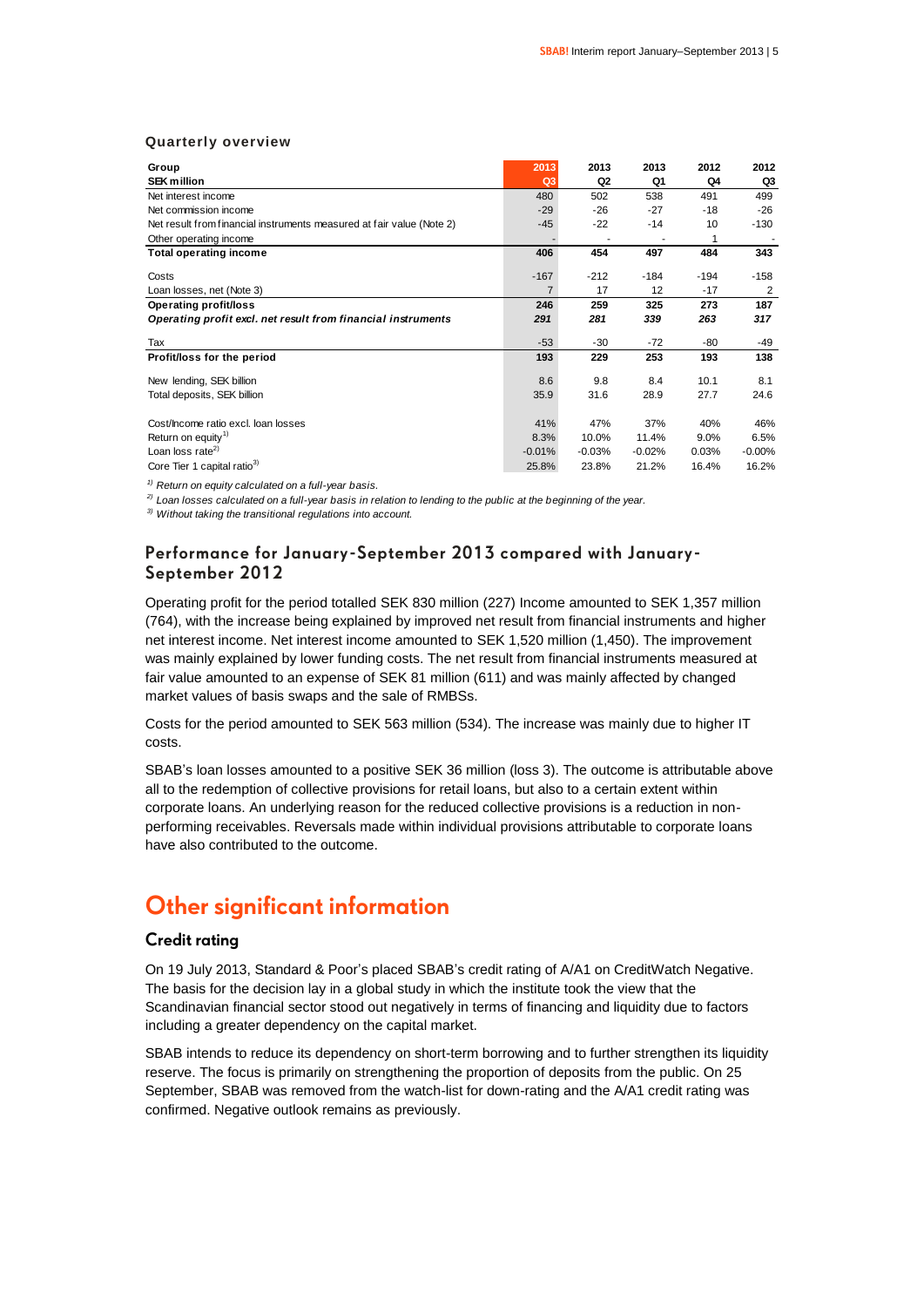| Rating              | 30/09/2013     | 30/09/2012     | 31/12/2012 |
|---------------------|----------------|----------------|------------|
| SBAB Bank AB (publ) |                |                |            |
| Long-term funding   |                |                |            |
| -Standard & Poor's  | $\overline{A}$ | $A+$           | A          |
| -Moody's            | A2             | A <sub>2</sub> | A2         |
| Short-term funding  |                |                |            |
| -Standard & Poor's  | $A-1$          | $A-1$          | $A-1$      |
| -Moody's            | $P-1$          | $P-1$          | $P-1$      |
| <b>SCBC</b>         |                |                |            |
| Long-term funding   |                |                |            |
| -Standard & Poor's  | AAA            | AAA            | AAA        |
| -Moody's            | Aaa            | Aaa            | Aaa        |

### **Risks and uncertainties for the Group and Parent Company**

The economic trend in Sweden is the primary risk factor for SBAB's future earnings capacity and the quality of its assets since the operation is mainly exposed to credit risks in the Swedish housing market. The management of interest-rate and currency risks entails some exposure to price risks. Household demand is showing stable growth, underpinned by low inflation, low interest rates and rising stock market and property prices. The Swedish economy is sensitive to global economic developments and to conditions on the international financial markets. Risks regarding these factors are assessed to have decreased slightly. A strained housing market and high household indebtedness result in the economy also being sensitive to changes in interest rates and house prices. Risks regarding these factors are assessed to have increased slightly.

For further information on SBAB's risks and risk management, please refer to the Risk Management section and Note 2 in the Annual Report for 2012.

### **Merger of sales units for corporate market and tenant-owner associations**

SBAB has a long history of financing multi-family dwellings, with a leading position in both the corporate and tenant-owner association markets. In order to build a strong and efficient unit for the financing of multi-family dwellings, in June SBAB therefore decided to merge these two sales units. In connection with this, SBAB has also decided to discontinue the earlier process to sell its corporate portfolio and to retain its lending operations to property companies as part of SBAB's housing financing offer. The organizational change entered force on 1 September 2013.

### **Financial calendar**

Year-end report 2013 7 February 2014 Annual General Meeting 24 April 2014 Interim report January–March 2014 25 April 2014 Interim report January–June 2014 18 July 2014 Interim report January–September 2014 22 October 2014 Year-end report 2014 February 2015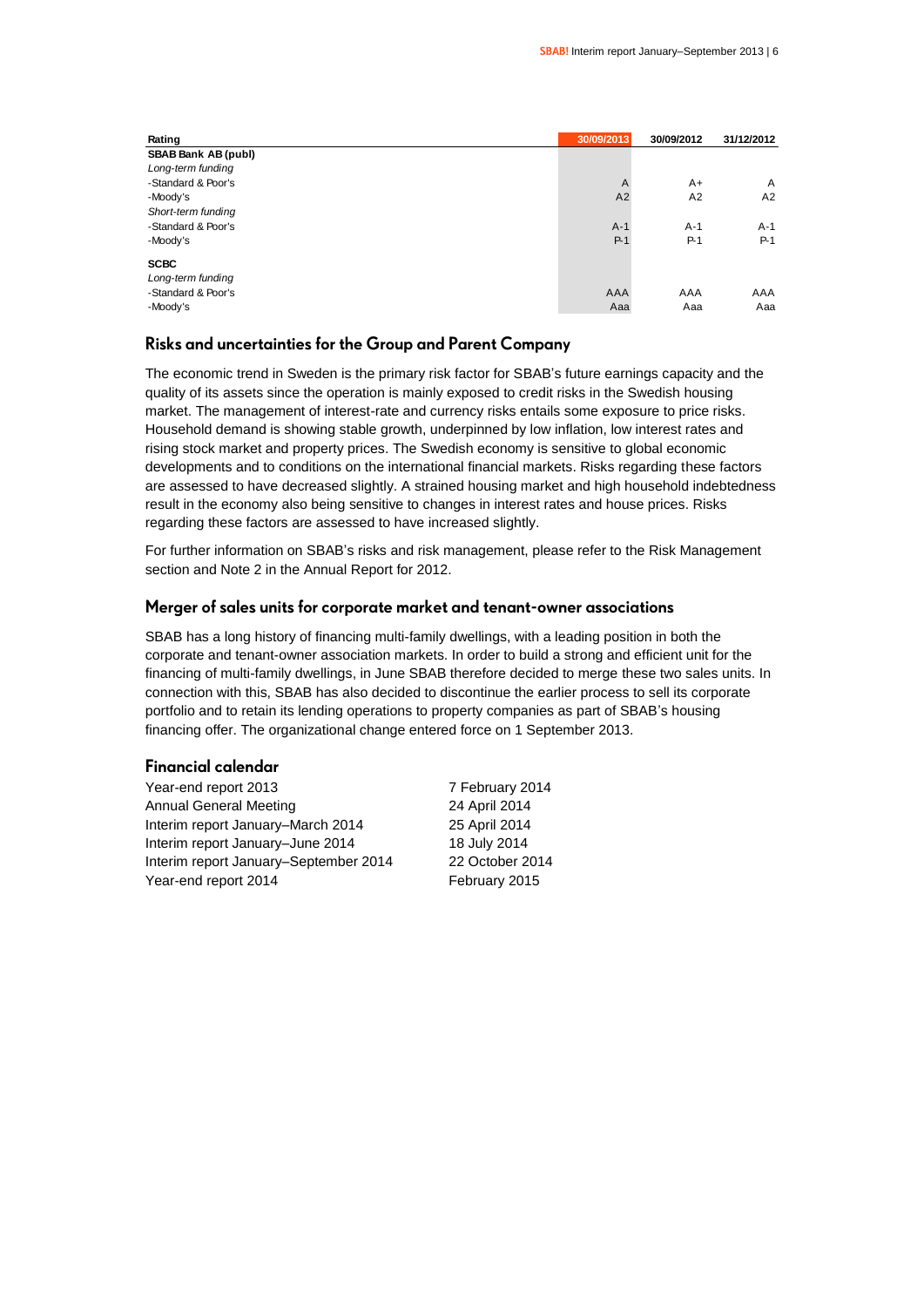The CEO affirms that this interim report provides an accurate overview of the operations, financial position and performance of the Parent Company and the Group, and describes the significant risks and uncertainties faced by the Parent Company and the companies in the Group.

Stockholm, 28 October 2013

Carl-Viggo Östlund, CEO

For further information, contact CEO Carl-Viggo Östlund, +46 8 614 43 01, [carl-viggo.ostlund@sbab.se](mailto:carl-viggo.ostlund@sbab.se) or CFO Lennart Krän, +46 8 614 43 28[, lennart.kran@sbab.se.](mailto:lennart.kran@sbab.se)

Become a customer[: www.sbab.se](http://www.sbab.se/)

*The information in this report is such that SBAB Bank AB (publ.) is required to disclose in accordance with the Swedish Financial Instruments Trading Act and the Swedish Securities Market Act, as well as in the guidelines contained in the Swedish Government's ownership policy and the guidelines for companies in which the Government is an owner. The information was submitted for publication on 28 October 2013, 9.00 A.M. (CET).*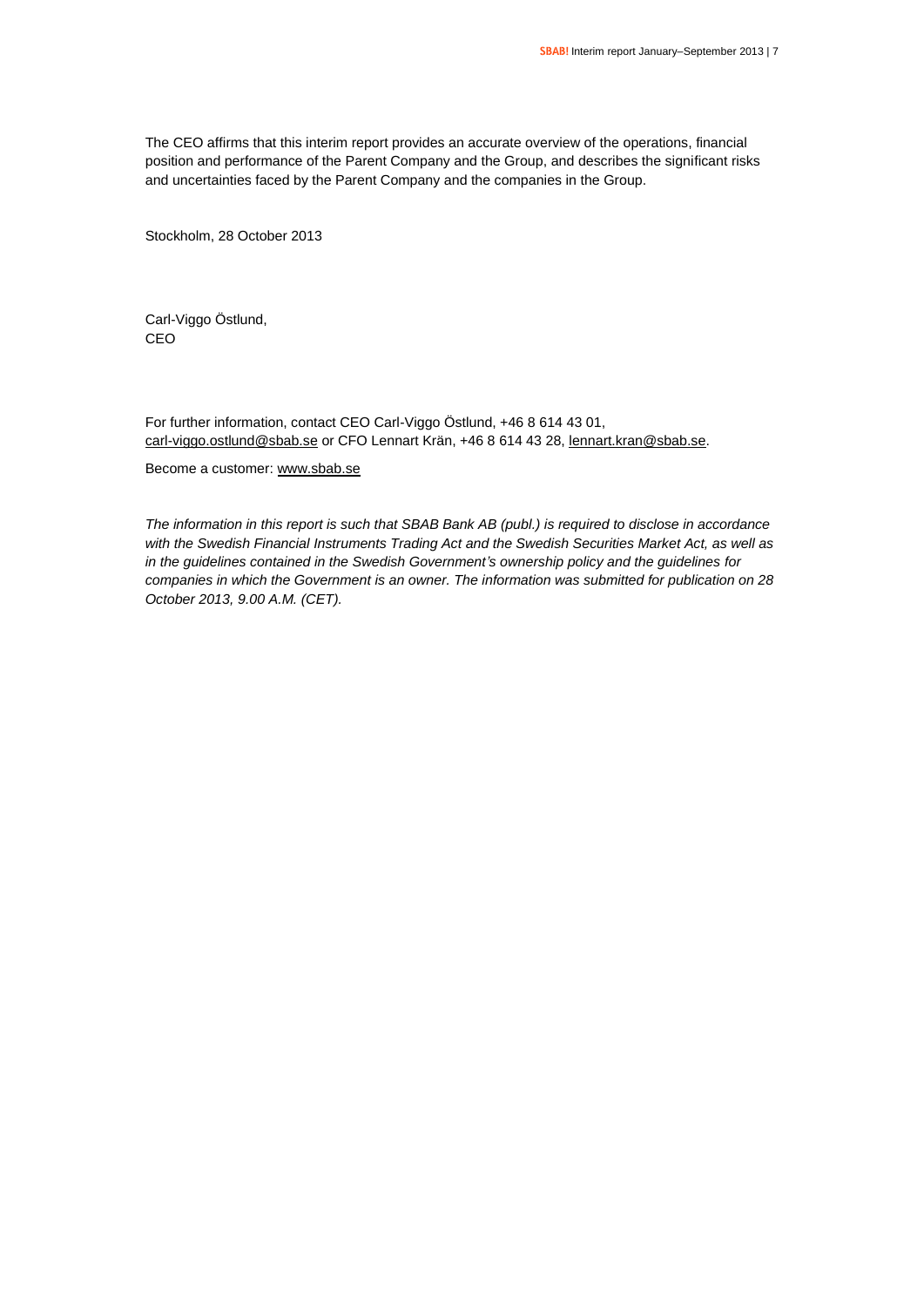### **Income statement**

| Group                                                              | 2013           | 2013     | 2012           | 2013     | 2012           | 2012     |
|--------------------------------------------------------------------|----------------|----------|----------------|----------|----------------|----------|
| <b>SEK million</b>                                                 | Q3             | Q2       | Q3             | Jan-Sep  | Jan-Sep        | Jan-Dec  |
| Interest income                                                    | 2,039          | 2,034    | 2,569          | 6,148    | 8,205          | 10,485   |
| interest expense                                                   | $-1,559$       | $-1,532$ | $-2,070$       | $-4,628$ | $-6,755$       | $-8,544$ |
| Net interest income                                                | 480            | 502      | 499            | 1,520    | 1,450          | 1,941    |
|                                                                    |                |          |                |          |                |          |
| Commission income                                                  | 8              | 10       | 11             | 28       | 36             | 55       |
| Commission expense                                                 | $-37$          | $-36$    | $-37$          | $-110$   | $-113$         | $-150$   |
| Net result from financial instruments meas. at fair value (Note 2) | -45            | $-22$    | $-130$         | $-81$    | $-611$         | $-601$   |
| Other operating income                                             |                |          |                |          | $\overline{2}$ | 3        |
| <b>Total operating income</b>                                      | 406            | 454      | 343            | 1,357    | 764            | 1,248    |
|                                                                    |                |          |                |          |                |          |
| Personnel costs                                                    | $-74$          | -90      | $-79$          | $-253$   | $-251$         | $-342$   |
| Other expenses                                                     | $-85$          | $-115$   | $-73$          | $-288$   | $-265$         | $-362$   |
| Amortisation and depreciation of fixed assets                      | $-8$           | $-7$     | -6             | $-22$    | $-18$          | $-24$    |
| Total expenses before loan losses                                  | $-167$         | -212     | $-158$         | $-563$   | $-534$         | $-728$   |
| Protit/loss before loan losses                                     | 239            | 242      | 185            | 794      | 230            | 520      |
|                                                                    |                |          |                |          |                |          |
| Loan losses, net (Note 3)                                          | $\overline{7}$ | 17       | $\overline{2}$ | 36       | -3             | $-20$    |
| Operating profit/loss                                              | 246            | 259      | 187            | 830      | 227            | 500      |
|                                                                    |                |          |                |          |                |          |
| Tax                                                                | $-53$          | $-30$    | $-49$          | $-155$   | -60            | -140     |
| Profit/loss for the period                                         | 193            | 229      | 138            | 675      | 167            | 360      |

### **Statement of comprehensive income**

| Group<br><b>SEK million</b>                                       | 2013<br>Q <sub>3</sub> | 2013<br>Q2 | 2012<br>Q3 | 2013<br>Jan-Sep | 2012<br>Jan-Sep | 2012<br>Jan-Dec |
|-------------------------------------------------------------------|------------------------|------------|------------|-----------------|-----------------|-----------------|
| Profit/loss for the period                                        | 193                    | 229        | 138        | 675             | 167             | 360             |
| OTHER COMPREHENSIVE INCOME                                        |                        |            |            |                 |                 |                 |
| Components that will be reversed against the income statement     |                        |            |            |                 |                 |                 |
| Change in reclassified financial assets, before tax               | 6                      | 5          | 6          | 15              | 18              | 20              |
| Tax attributable to Components that will be reversed against the  |                        |            |            |                 |                 |                 |
| income statement                                                  | -1                     | -1         | $-2$       | $-3$            | -5              | -6              |
| Components that will not be reversed against the income statement |                        |            |            |                 |                 |                 |
| Revaluation effects of defined benefit pension plans, before tax  |                        |            |            |                 |                 | -6              |
| Tax attributable to components that will not be reversed against  |                        |            |            |                 |                 |                 |
| the income statement                                              |                        |            |            |                 |                 | 3               |
| Other comprehensive income, net after tax                         | 5                      | 4          | 4          | 12              | 13              | 11              |
| Total comprehensive income for the period                         | 198                    | 233        | 142        | 687             | 180             | 371             |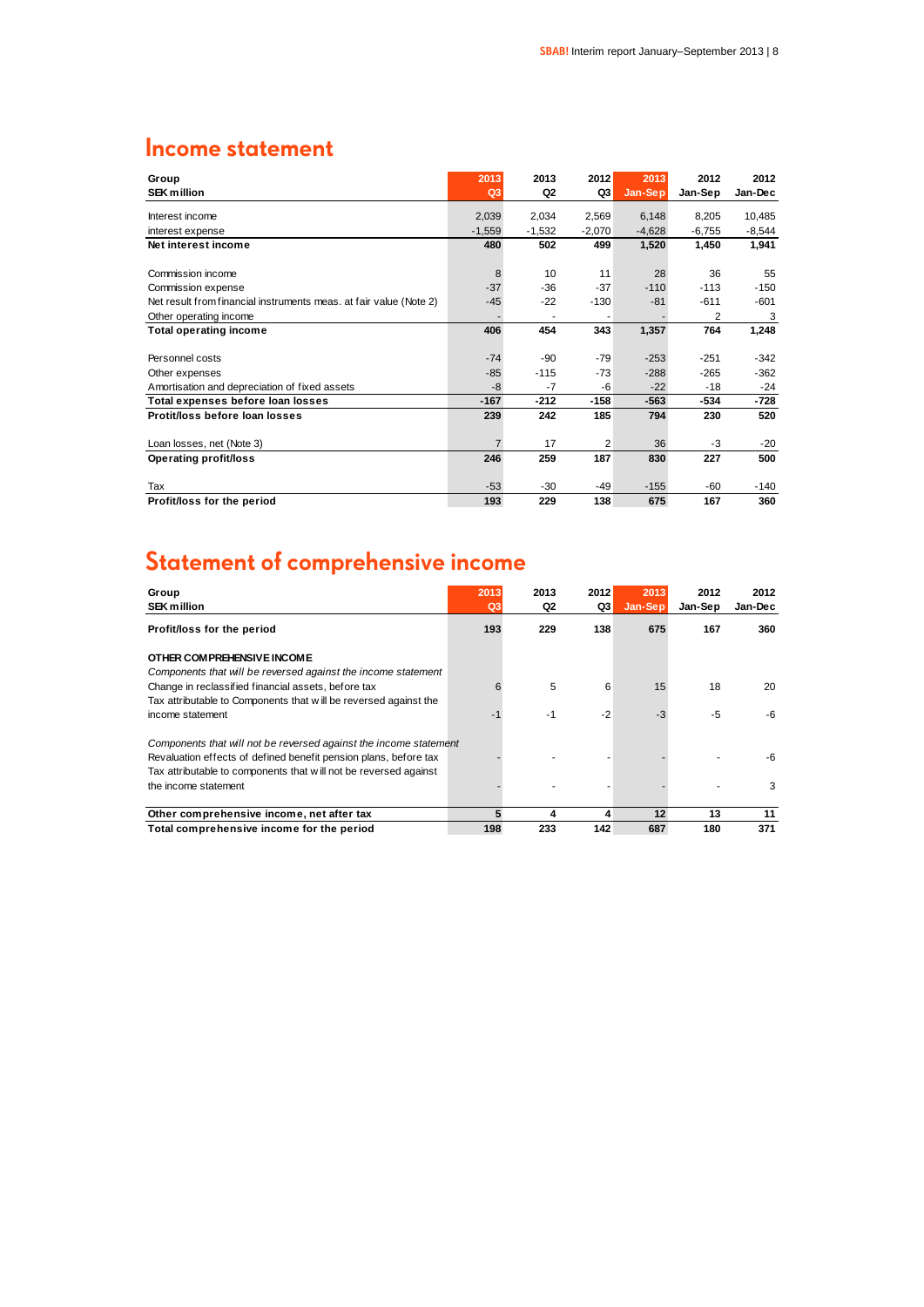### **Balance sheet**

| Group                                                             |             |            |            |
|-------------------------------------------------------------------|-------------|------------|------------|
| <b>SEK million</b>                                                | 30/09/2013  | 30/09/2012 | 31/12/2012 |
| <b>ASSETS</b>                                                     |             |            |            |
| Cash and balances at central banks                                | $\mathbf 0$ | 0          | $\Omega$   |
| Chargeable treasury bills and other eligible bills                | 8,079       | 2,077      | 12,860     |
| Lending to credit institutions                                    | 20.667      | 19,734     | 18,269     |
| Lending to the public (Note 4)                                    | 257,451     | 256,630    | 255,946    |
| Change in value of interest-rate-hedged items in portfolio hedges | 625         | 1,671      | 1,617      |
| Bonds and other interest-bearing securities                       | 29,127      | 32,930     | 31,452     |
| Derivative instruments (Note 5)                                   | 6,437       | 14,465     | 12,745     |
| Shares and participations                                         | 214         | 150        | 150        |
| Deferred tax assets                                               |             | 35         | 34         |
| Intangible fixed assets                                           | 183         | 99         | 122        |
| Tangible fixed assets                                             | 37          | 29         | 33         |
| Other assets                                                      | 1,107       | 2,937      | 238        |
| Prepaid expenses and accrued income                               | 674         | 765        | 962        |
| <b>TOTAL ASSETS</b>                                               | 324,601     | 331,522    | 334,428    |
|                                                                   |             |            |            |
| <b>LIABILITIES AND EQUITY</b>                                     |             |            |            |
| Liabilities                                                       |             |            |            |
| Liabilities to credit institutions                                | 16,498      | 23,571     | 17,538     |
| Deposits from the public                                          | 35,860      | 24,648     | 27,654     |
| Debt securities in issue                                          | 241,742     | 247,041    | 253,897    |
| Derivative instruments (Note 5)                                   | 10,468      | 16,982     | 15,383     |
| Other liabilities                                                 | 720         | 1,014      | 361        |
| Accrued expenses and prepaid income                               | 3,648       | 3,453      | 3,698      |
| Provisions                                                        | 351         | 72         | 77         |
| Subordinated debt                                                 | 5,859       | 6,164      | 7,052      |
| <b>Total liabilities</b>                                          | 315,146     | 322,945    | 325,660    |
|                                                                   |             |            |            |
| <b>Equity</b>                                                     |             |            |            |
| Share capital                                                     | 1,958       | 1,958      | 1,958      |
| Other reserves                                                    | $-15$       | $-25$      | $-27$      |
| Retained earnings                                                 | 6,837       | 6,477      | 6,477      |
| Profit/loss for the period                                        | 675         | 167        | 360        |
| <b>Total equity</b>                                               | 9,455       | 8,577      | 8,768      |
| <b>TOTAL LIABILITIES AND EQUITY</b>                               | 324,601     | 331,522    | 334,428    |

*The comparison figures have been recalculated with regard to new accounting regulations regarding IAS 19 which are being applied retroactively.*

## **Statement of changes in equity**

| Group                                      | Share   | Other    | Retained | P/L for the | Total  |
|--------------------------------------------|---------|----------|----------|-------------|--------|
| <b>SEK million</b>                         | capital | reserves | earnings | period      | equity |
| Opening balance, 1 January 2013            | 1,958   | $-27$    | 6,837    |             | 8,768  |
| Total comprehensive income for the period  |         | 12       |          | 675         | 687    |
| Closing balance, 30 September 2013         | 1,958   | $-15$    | 6,837    | 675         | 9,455  |
|                                            | Share   | Other    | Retained | P/L for the | Total  |
|                                            | capital | reserves | earnings | period      | equity |
| Opening balance, 1 January 2012            | 1,958   | -51      | 6,477    |             | 8,384  |
| Changed accounting policy, IAS 19          |         | 13       |          |             | 13     |
| Adjusted opening balance at 1 January 2012 | 1,958   | -38      | 6,477    |             | 8,397  |
| Total comprehensive income for the period  |         | 13       |          | 167         | 180    |
| Closing balance, 30 September 2012         | 1,958   | $-25$    | 6,477    | 167         | 8,577  |
|                                            | Share   | Other    | Retained | P/L for the | Total  |
|                                            | capital | reserves | earnings | period      | equity |
| Opening balance, 1 January 2012            | 1,958   | -51      | 6,477    |             | 8,384  |
| Changed accounting policy, IAS 19          |         | 13       |          |             | 13     |
| Adjusted opening balance at 1 January 2012 | 1,958   | -38      | 6,477    |             | 8,397  |
| Total comprehensive income for the period  |         | 11       |          | 360         | 371    |
| Closing balance, 31 December 2012          | 1,958   | -27      | 6,477    | 360         | 8,768  |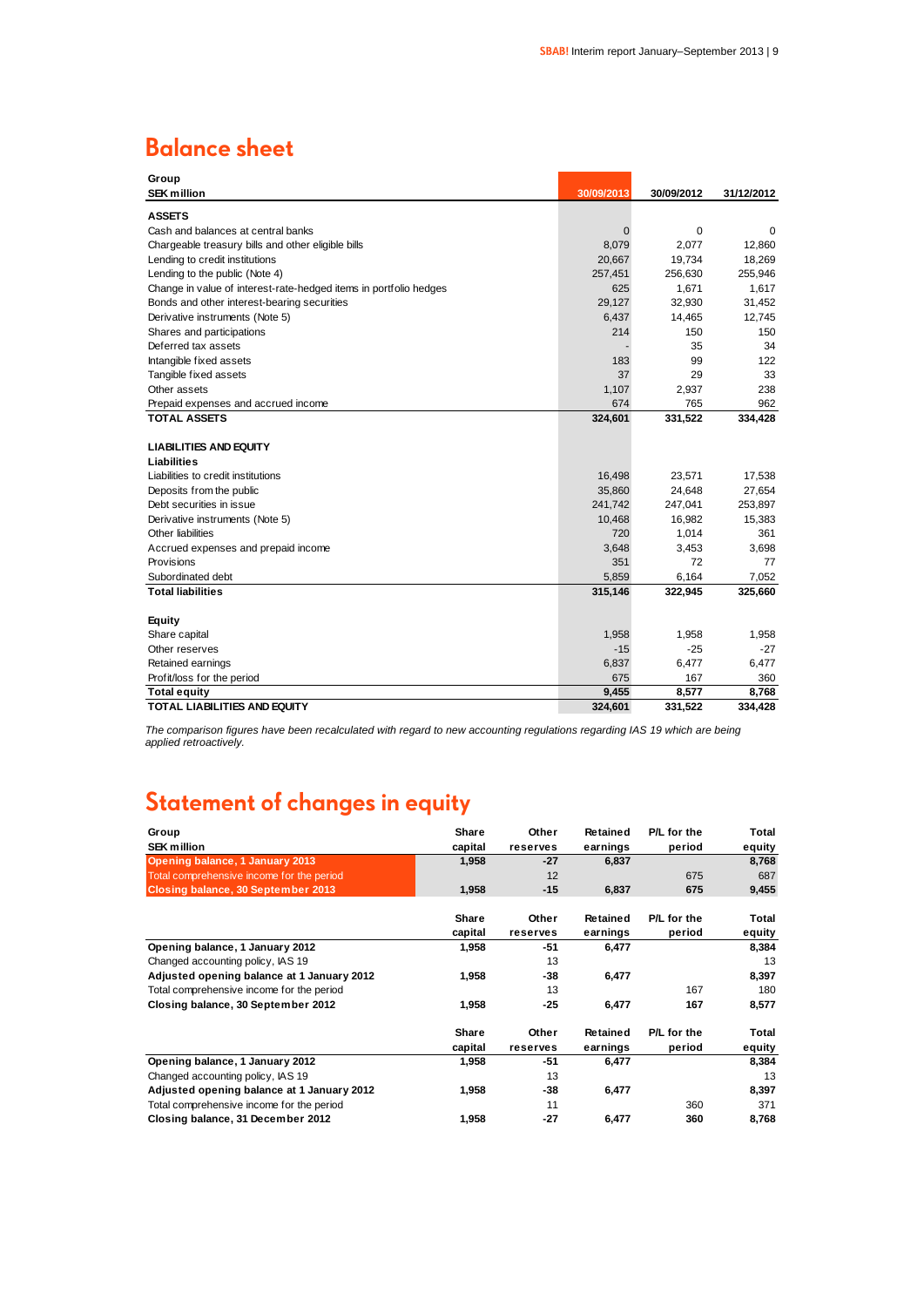### **Cash-flow statement**

| Group                                                    | 2013     | 2012    | 2012     |
|----------------------------------------------------------|----------|---------|----------|
| <b>SEK million</b>                                       | Jan-Sep  | Jan-Sep | Jan-Dec  |
| Cash and cash equivalents at the beginning of the period | 17,536   | 18.939  | 18.939   |
| Cash flow from operating activities                      | 3.907    | 545     | $-2.293$ |
| Cash flow from investing activities                      | -88      | $-77$   | $-110$   |
| Cash flow from funding activities                        | $-1.000$ |         | 1.000    |
| Increase/Decrease in cash and cash equivalents           | 2.819    | 468     | $-1.403$ |
| Cash and cash equivalents at the end of the period       | 20.355   | 19.407  | 17.536   |

*Cash and cash equivalents are defined as cash and balances and lending to credit institutions with a maturity not later than three months from the acquisition date.*

### **Capital base**

| Group                                                                            |            |            |            |
|----------------------------------------------------------------------------------|------------|------------|------------|
| <b>SEK million</b>                                                               | 30/09/2013 | 30/09/2012 | 31/12/2012 |
| Core Tier 1 capital                                                              |            |            |            |
|                                                                                  |            |            |            |
| Equity                                                                           | 9,455      | 8,565      | 8,761      |
| Unrealised value changes of loan and accounts receivable previosly classified as |            |            |            |
| assets available-for-sale                                                        | 24         | 38         | 37         |
| Non-controlling interest                                                         | 755        | 731        | 731        |
| Intangible fixed assets                                                          | $-183$     | -99        | $-122$     |
| Deferred tax assets                                                              |            | -39        | $-36$      |
| Net reserves for IRB exposures and net pension liabilities                       | $-41$      | -78        | -69        |
| Core Tier 1 capital                                                              | 10,010     | 9,118      | 9,302      |
| <b>Tier 1 capital contribution</b>                                               |            |            |            |
| Tier 1 capital contribution w ithout redemption incentives*                      | 2,000      | 2,000      | 2,000      |
| Tier 1 capital contribution w ith redemption incentives*                         | 994        | 994        | 994        |
| Tier 1 capital                                                                   | 13,004     | 12,112     | 12,296     |
| Tier 2 capital                                                                   |            |            |            |
| Time-limited subordinated debentures                                             | 2,262      | 2,505      | 3,300      |
| Net reserves for IRB exposures and net pension liabilities                       | $-41$      | -78        | $-70$      |
| Tier 2 capital                                                                   | 2,221      | 2,427      | 3,230      |
| Amount for capital base net efter deductible items and limit value               | 15,225     | 14,539     | 15,526     |

*\* Encompassed by transitional rules to FFFS 2007:1*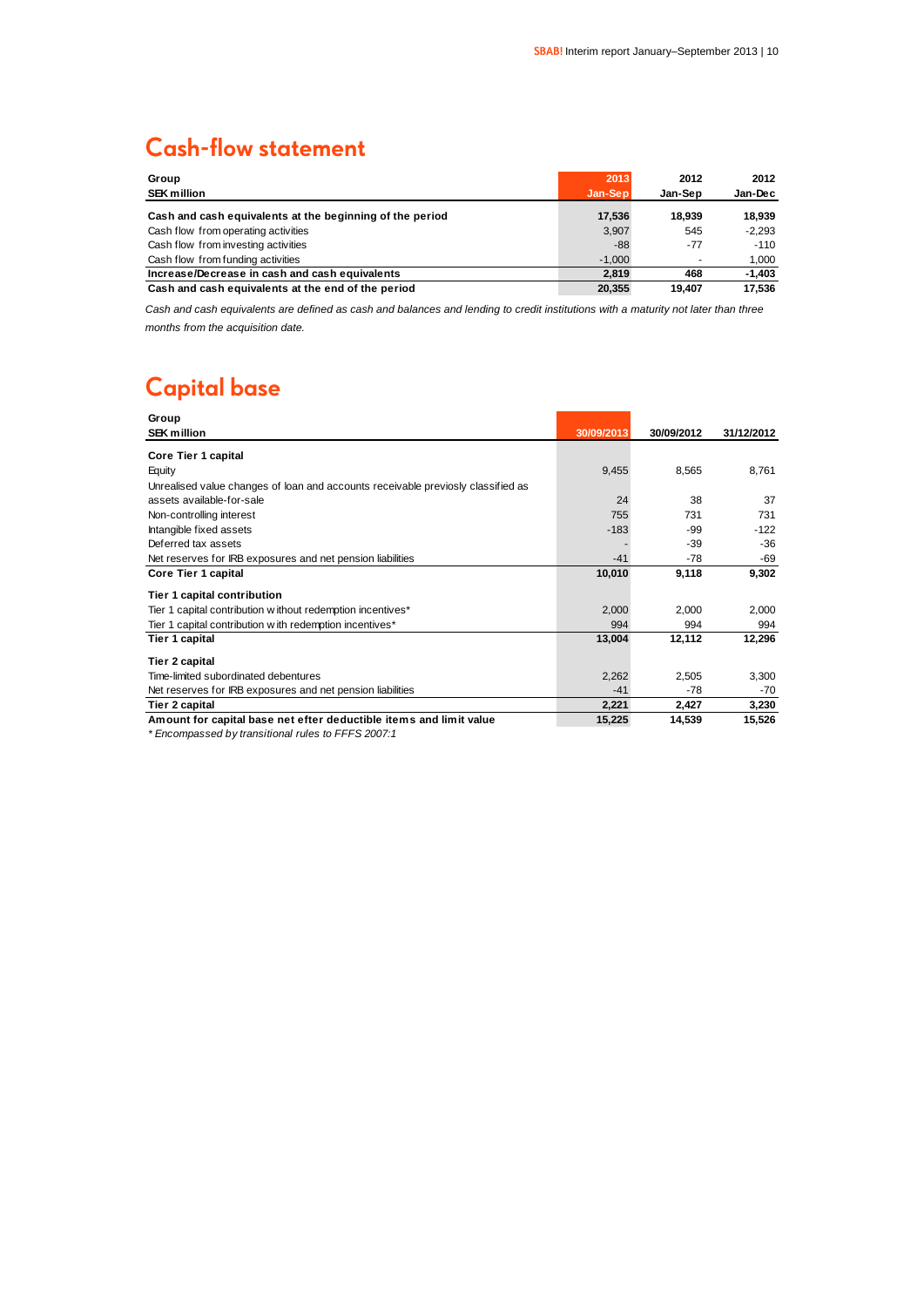### **Capital requirements**

| Group                                                         |             |            |            |
|---------------------------------------------------------------|-------------|------------|------------|
| <b>SEK million</b>                                            | 30/09/2013  | 30/09/2012 | 31/12/2012 |
| Credit risk recognised in accordance with IRB approach        |             |            |            |
| Exposures to corporates                                       | 835         | 2.383      | 2.173      |
| Retail exposures                                              | 1.011       | 834        | 908        |
| Positions in securitisations                                  | 175         | 202        | 423        |
| Total exposures in accordance with IRB approach               | 2,021       | 3,419      | 3,504      |
| Credit risk reported in accordance with standardised approach |             |            |            |
| Exposures to governments and central banks                    | $\mathbf 0$ | $\Omega$   | $\Omega$   |
| Exposures to municipalities and comparable associations       | $\Omega$    | $\Omega$   | $\Omega$   |
| Exposures to institutions                                     | 403         | 412        | 387        |
| Corporate exposures                                           | 174         | 184        | 169        |
| Retail exposures                                              | 98          | 77         | 76         |
| Past due items                                                |             | $\Omega$   |            |
| Exposures to CIUs                                             | 17          | 12         | 12         |
| Other items                                                   | 10          | 9          | 9          |
| Total exposures in accordance with standardised approach      | 703         | 694        | 654        |
| Risk in commercial portfolio                                  | 230         | 166        | 162        |
| <b>Operational risk</b>                                       | 154         | 211        | 211        |
| <b>Currency risk</b>                                          |             |            |            |
| Total minimum capital requirements                            | 3,108       | 4.490      | 4,531      |
| Addition to transitional rules                                | 7,883       | 6.355      | 6,279      |
| Total capital requirements according to transition rules      | 10.991      | 10.845     | 10.810     |

In February 2013, SBAB received permission from Finansinspektionen (the Swedish Financial Supervisory Authority) to include *tenant-owner associations with a turnover of less than EUR 50 million and with full collateral in the retail exposure category, and to apply an internal method for the calculation of Loss Given Default (LGD) for those exposures. Since this portfolio is secured, internal LGD is lower than that prescribed, resulting in a reduction in the minimum capital requirement without taking transitional regulations into account.*

### **Capital adequacy**

| Group                            |            |            |            |
|----------------------------------|------------|------------|------------|
| <b>SEK million</b>               | 30/09/2013 | 30/09/2012 | 31/12/2012 |
| Core Tier 1 capital              | 10,010     | 9,118      | 9,302      |
|                                  |            |            |            |
| Tier 1 capital                   | 13,004     | 12,112     | 12,296     |
| Total capital                    | 15,225     | 14,539     | 15,526     |
| Without transitional regulations |            |            |            |
| Risk-weighted assets             | 38,843     | 56,119     | 56,638     |
| Core Tier 1 capital ratio        | 25.8%      | 16.2%      | 16.4%      |
| Tier 1 capital ratio             | 33.5%      | 21.6%      | 21.7%      |
| Capital adequacy ratio           | 39.2%      | 25.9%      | 27.4%      |
| Capital quotient                 | 4.90       | 3.24       | 3.43       |
| Without transitional regulations |            |            |            |
| Risk-weighted assets             | 137,386    | 135,563    | 135,124    |
| Core Tier 1 capital ratio        | 7.3%       | 6.7%       | $6.9\%$    |
| Tier 1 capital ratio             | 9.5%       | 8.9%       | 9.1%       |
| Capital adequacy ratio           | 11.1%      | 10.7%      | 11.5%      |
| Capital quotient                 | 1.39       | 1.34       | 1.44       |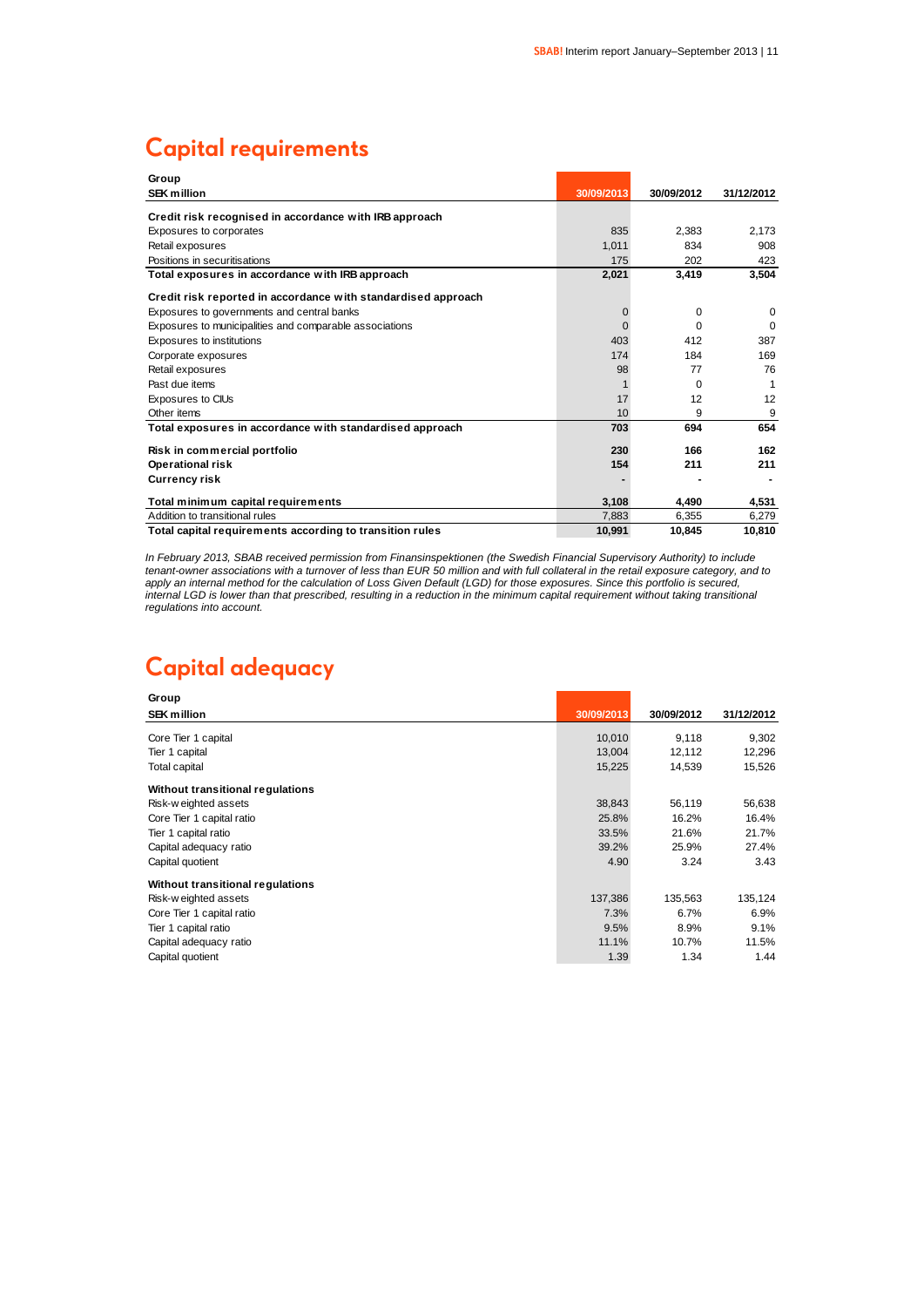### **Notes**

#### **Note 1 Accounting policies**

The SBAB Group applies the International Financial Reporting Standards (IFRS) as adopted by the EU. In addition to these accounting standards, the Swedish Financial Supervisory Authority's regulations and general guidelines on annual accounts for credit institutions and securities companies (FFFS 2008:25), the Annual Accounts Act for Credit Institutions and Securities Companies and the Swedish Financial Reporting Board's recommendation RFR 1 Supplementary Accounting Rules for Groups have been taken into consideration. The Group's interim report fulfils the requirements stipulated under IAS 34, Interim Financial Reporting.

For the Parent Company, statutory IFRS is applied, which means that the interim report has been prepared in compliance with IFRS subject to the additions and exceptions that ensue from the Swedish Financial Reporting Board's recommendation RFR 2 Accounting for Legal Entities, the Swedish Financial Supervisory Authority's regulations and general guidelines on the annual accounts of credit institutions and securities companies (FFFS 2008:25) and the Annual Accounts Act for Credit Institutions and Securities Companies.

A number of disclosure requirements have been changed, affecting the appearance and content of the interim reports for 2013. Compared with 2012, one accounting policy, IAS 19, has been changed for the group.

One of these is IAS 1 Presentation of Financial Statements. The components in other comprehensive income are divided into two groups. The division is made according to whether or not the components can be assumed to be subject to future reversal via the income statement. The tax accruing to each of the groups is to be separated.

The changes to IAS 19 Employee Benefits mean the disappearance of the compensatory effect that the corridor method entailed. This will result in increased volatility in the balance sheet and other comprehensive income. The transitional effect arising from the discontinuation of the corridor method for unrecognised accumulated actuarial gains amounted to SEK 18 million on 1 January 2012 including special employer's contributions and excluding corporate income tax (SEK 13 million including corporate income tax), which implies a corresponding positive effect on equity. The new regulations also had an adverse impact of SEK 3 million on profit during 2012.

In IFRS 7, Financial Instruments: Additional disclosure requirements have been added regarding the offsetting of financial assets and liabilities. The disclosure requirements apply to all recognised financial instruments that are offset in accordance with item 42 in IAS 32, but also to recognised financial instruments covered by a legally binding framework agreement on offsetting or any similar agreement, regardless of whether or not they are offset in accordance with item 42 in IAS 32. During 2013, these disclosures shall also be made in the interim reports.

IFRS 13 Fair Value Measurement entails a new uniform standard for the assessment of fair value. Fair value is defined as the price that would be received to sell an asset or the price that would be paid to transfer a liability in an orderly transaction between market participants at the measurement date. The new standard has not resulted in any change in how SBAB established fair value and does not result in any new items to be measured at fair value. Beyond this, IFRS 13 contains extensive disclosure requirements that, as a consequence of an addition to IAS 34 Interim Financial Reporting, shall also, to a large extent, be provided in the interim reports.

In other regards, the accounting policies and calculation methods are unchanged compared with the 2012 Annual Report.

According to SBAB's preliminary assessment, new or changed international accounting standards that have not yet been applied will have a limited effect on the financial reports.

| Note 2 Net income/expense from financial instruments measured at fair value |  |
|-----------------------------------------------------------------------------|--|
|-----------------------------------------------------------------------------|--|

| Group                                                      | 2013   | 2013   | 2012   | 2013    | 2012    | 2012     |
|------------------------------------------------------------|--------|--------|--------|---------|---------|----------|
| <b>SEK million</b>                                         | Q3     | Q2     | Q3     | Jan-Sep | Jan-Sep | Jan-Dec  |
| Gains/losses on interest-bearing financial instruments     |        |        |        |         |         |          |
| - Securities measured at fair value through profit or loss | 66     | $-358$ | 379    | $-403$  | 746     | 950      |
| - Change in value of hedged items in hedge accounting      | 107    | 560    | $-344$ | 1.281   | $-789$  | $-742$   |
| - Realised expense from financial liabilities              | $-50$  | $-11$  | $-67$  | $-95$   | $-175$  | $-192$   |
| - Derivative instruments                                   | $-206$ | $-233$ | $-111$ | $-940$  | $-447$  | $-697$   |
| - Loan receivables                                         | 21     | 23     | 23     | 64      | 66      | 90       |
| <b>Currency translation effects</b>                        | 8      | -3     | $-10$  | $-1$    | $-12$   | $-10$    |
| Gains/losses on shares and participations measured         |        |        |        |         |         |          |
| at fair value through the income statement                 | 9      | 0      | $-0$   | 13      | $-0$    | $\Omega$ |
| Total                                                      | $-45$  | $-22$  | $-130$ | $-81$   | -611    | $-601$   |

Changes in the market value of basis swaps are attributable to "Derivative instruments". All derivative instruments represent financial hedges of interest-rate risk and/or currency risk in funding or lending.

#### **Fair-value recognition**

The currency and interest-rate risk inherent in funding conducted in foreign currency is generally hedged throughout the maturity of the funding through currency interest-rate derivatives, known as basis swaps. According to IFRS, all derivative instruments are to be recognised at fair value (market value), with changes in fair value included in net income/expense from financial instruments measured at fair value. Major variations in the actual market value between reporting periods could result in significant changes in the carrying amount and thus also in capital adequacy. However, changes in the form of losses/gains remain unrealised as long as the basis swap is not closed prematurely. In cases where the derivative is held to maturity, earnings are not affected by the accumulated changes since the market value of each derivative contract starts and ends at zero. Most of SBAB's basis swaps are held to maturity.

An accounting effect also arises in SBAB's securities holding, since the accounting policies that SBAB applies entail that securities assets are measured at fair value (market value), while a large portion of SBAB's liabilities are measured at amortised cost. Also in the case of securities assets, the market value will be recovered during the remaining maturity if the asset is held to maturity. Most of SBAB's securities are held to maturity.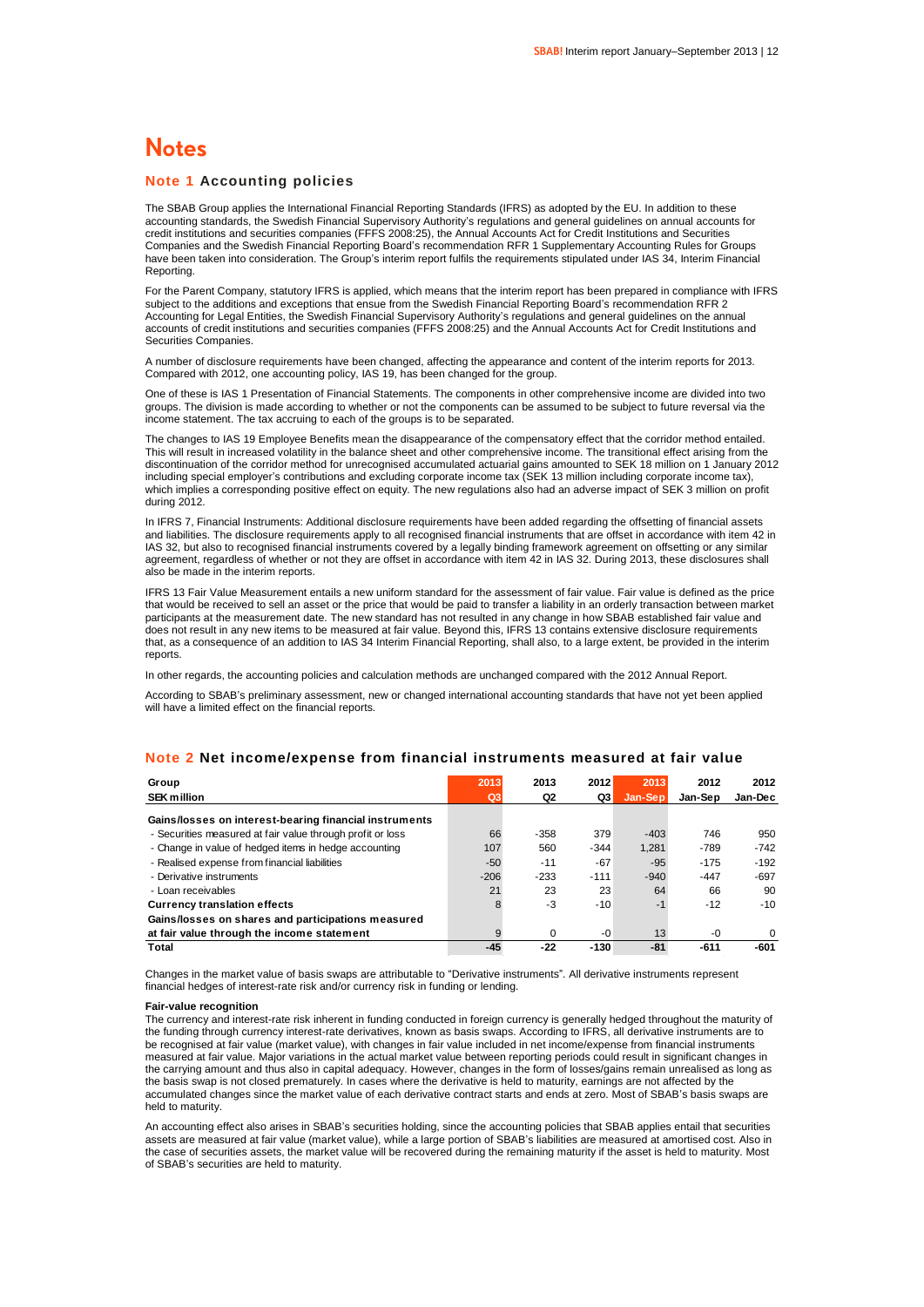### **Note 3 Loan losses, net**

| Group<br><b>SEK million</b>                                               | 2013<br>Q <sub>3</sub> | 2013<br>Q2     | 2012<br>Q3   | 2013<br>Jan-Sep | 2012<br>Jan-Sep | 2012<br>Jan-Dec |
|---------------------------------------------------------------------------|------------------------|----------------|--------------|-----------------|-----------------|-----------------|
| <b>CORPORATE MARKET</b>                                                   |                        |                |              |                 |                 |                 |
| INDIVIDUAL PROVISION FOR CORPORATE MARKET LOANS                           |                        |                |              |                 |                 |                 |
| Write-off of confirmed loan losses for the period                         | 0                      | -1             | $-0$         | $-1$            | $-0$            | $-0$            |
| Reversal of prior year provisions for probable loan losses                |                        |                |              |                 |                 |                 |
| recognised as confirmed loan losses in the financial statements           |                        |                |              |                 |                 |                 |
| for the period                                                            |                        | 1              |              |                 |                 |                 |
| Provision for probable loan losses for the period                         | -0                     | -0             | $-26$        | -0              | $-26$           | -26             |
| Recoveries in respect of confirmed loan losses in prior years             |                        |                |              |                 |                 | $\Omega$        |
| Reversal of prior year provisions for probable loan losses no             |                        |                |              |                 |                 |                 |
| longer required                                                           | $\overline{0}$         | 0              | 10           | 8               | 26              | 26              |
| Guarantees                                                                | 0                      | 0              | ٠            | 0               | -0              | -0              |
| Net income for the period for individual provisions for                   | $\mathbf{0}$           | 0              | $-16$        | 8               | -0              | -0              |
| corporate market loans                                                    |                        |                |              |                 |                 |                 |
|                                                                           |                        |                |              |                 |                 |                 |
| <b>COLLECTIVE PROVISION FOR CORPORATE MARKET LOANS</b>                    |                        |                |              |                 |                 |                 |
| Allocations to/redemption of collective provisions                        | 3                      | $\overline{7}$ | 15           | 5               | 3               | 4               |
| Guarantees                                                                | $\Omega$               | -3             | $-2$         | $\overline{2}$  | -8              | -6              |
| Net income/cost for the period for collective provisions                  | 3                      | 4              | 13           | $\overline{7}$  | $-5$            | $-2$            |
| for corporate market loans                                                |                        |                |              |                 |                 |                 |
| <b>RETAIL MARKET</b>                                                      |                        |                |              |                 |                 |                 |
| INDIVIDUAL PROVISION FOR RETAIL MARKET LOANS                              |                        |                |              |                 |                 |                 |
| Write-off of confirmed loan losses for the period                         | $-5$                   | -3             | $-2$         | $-12$           | $-7$            | -9              |
| Reversal of prior year provisions for probable loan losses                |                        |                |              |                 |                 |                 |
| recognised as confirmed loan losses in the financial statements           |                        |                |              |                 |                 |                 |
| for the period                                                            | 3                      | $\overline{2}$ | 1            | 10              | 5               | 5               |
| Provision for probable loan losses for the period                         | $-1$                   | $-2$           | $-2$         | $-5$            | $-4$            | -9              |
| Reversal of prior year provisions for probable loan losses no             |                        |                |              |                 |                 |                 |
| longer required                                                           | $\overline{0}$         | $\mathbf 0$    | $\mathbf 0$  | $\overline{0}$  | 0               | $\mathbf 0$     |
| Guarantees                                                                |                        | 0              |              | $\overline{0}$  |                 |                 |
| Net cost for the period for individual provisions for retail              | -3                     | $-3$           | -3           | $-7$            | -6              | $-13$           |
| market loans                                                              |                        |                |              |                 |                 |                 |
|                                                                           |                        |                |              |                 |                 |                 |
| <b>COLLECTIVE PROVISION FOR RETAIL MARKET LOANS</b>                       |                        |                |              |                 |                 |                 |
| Write-off of confirmed loan losses for the period                         | -6                     | -6             | -8           | $-15$           | $-21$           | $-27$           |
| Recoveries in respect of confirmed loan losses in prior years             | $\mathbf{1}$           | $\Omega$       | 1            | $\overline{2}$  | 1               | 3               |
| Allocation to/redemption of collective provisions                         | 14                     | 23             | 14           | 45              | 23              | 19              |
| Guarantees                                                                | $-2$<br>$\overline{7}$ | -1<br>16       | 1<br>8       | $-4$<br>28      | 5<br>8          | 0<br>$-5$       |
| Net income/cost for the period for collective provisions                  |                        |                |              |                 |                 |                 |
| for retail market loans<br>NET INCOME/COST FOR THE PERIOD FOR LOAN LOSSES | $\overline{7}$         | 17             | $\mathbf{2}$ | 36              | -3              | $-20$           |
|                                                                           |                        |                |              |                 |                 |                 |

*Both write-offs of confirmed loan losses and reversals of write-offs for the period in accordance with the specification above pertain to receivables from the public.*

### **Note 4 Lending to the public**

| <b>NOTE</b> + Felianity to the bublic                                         |            |                  |            |            |            |            |
|-------------------------------------------------------------------------------|------------|------------------|------------|------------|------------|------------|
| Group                                                                         | 30/09/2013 |                  | 30/09/2012 |            | 31/12/2012 |            |
| <b>SEK million</b>                                                            | Lending    | <b>Provision</b> | Lending    | Provision  | Lending    | Provision  |
| Single-family dw ellings and holiday homes                                    | 102,625    | $-148$           | 99,620     | $-166$     | 100,227    | $-170$     |
| Tenant-ow ner rights                                                          | 65,992     | $-72$            | 60,410     | -96        | 61,677     | -98        |
| Tenant-ow ner associations                                                    | 55,087     | $-8$             | 54,706     | $-20$      | 55,199     | $-12$      |
| Private multi-family dw ellings                                               | 23,607     | $-39$            | 28,370     | $-41$      | 26,496     | $-49$      |
| Municipal multi-familiy dwellings                                             | 4,120      |                  | 5,056      | ۰          | 4,796      |            |
| Commercial properties                                                         | 5,189      |                  | 8,127      |            | 7,128      |            |
| Other                                                                         | 1,103      | $-5$             | 670        | -6         | 759        | $-7$       |
| Provision for probable loan losses                                            | $-272$     |                  | $-329$     |            | $-336$     |            |
| Total                                                                         | 257,451    | $-272$           | 256,630    | $-329$     | 255,946    | -336       |
| Doubtful and non-performing loan receivables                                  |            |                  |            | 30/09/2013 | 30/09/2012 | 31/12/2012 |
| a) Doubtful loan receivables                                                  |            |                  |            | 48         | 62         | 67         |
| b) Non-performing loan receivables* included in doubtful loan receivables     |            |                  |            | 12         | 17         | 21         |
| c) Non-performing loan receivables* not included in doubtful loan receivables |            |                  |            | 369        | 496        | 452        |
| d) Individual provisions for loan receivables                                 |            |                  |            | 40         | 49         | 54         |
| e) Collective provisions for corporate market loans                           |            |                  |            | 22         | 28         | 27         |
| f) Collective provisions for retail market loans                              |            |                  |            |            | 252        | 255        |
| g) Total provisions (d+e+f)                                                   |            |                  |            |            | 329        | 336        |
| h) Doubtful loan receivables after individual provisions (a-d)                |            |                  |            | 8          | 13         | 13         |
| i) Provision ratio for individual provisions (d/a)                            |            |                  |            | 83%        | 79%        | 81%        |

*\*Where payment notices (one or more) are more than 60 days past due*

In certain partnerships on the lending side, it is possible for the partner to acquire brokered loans.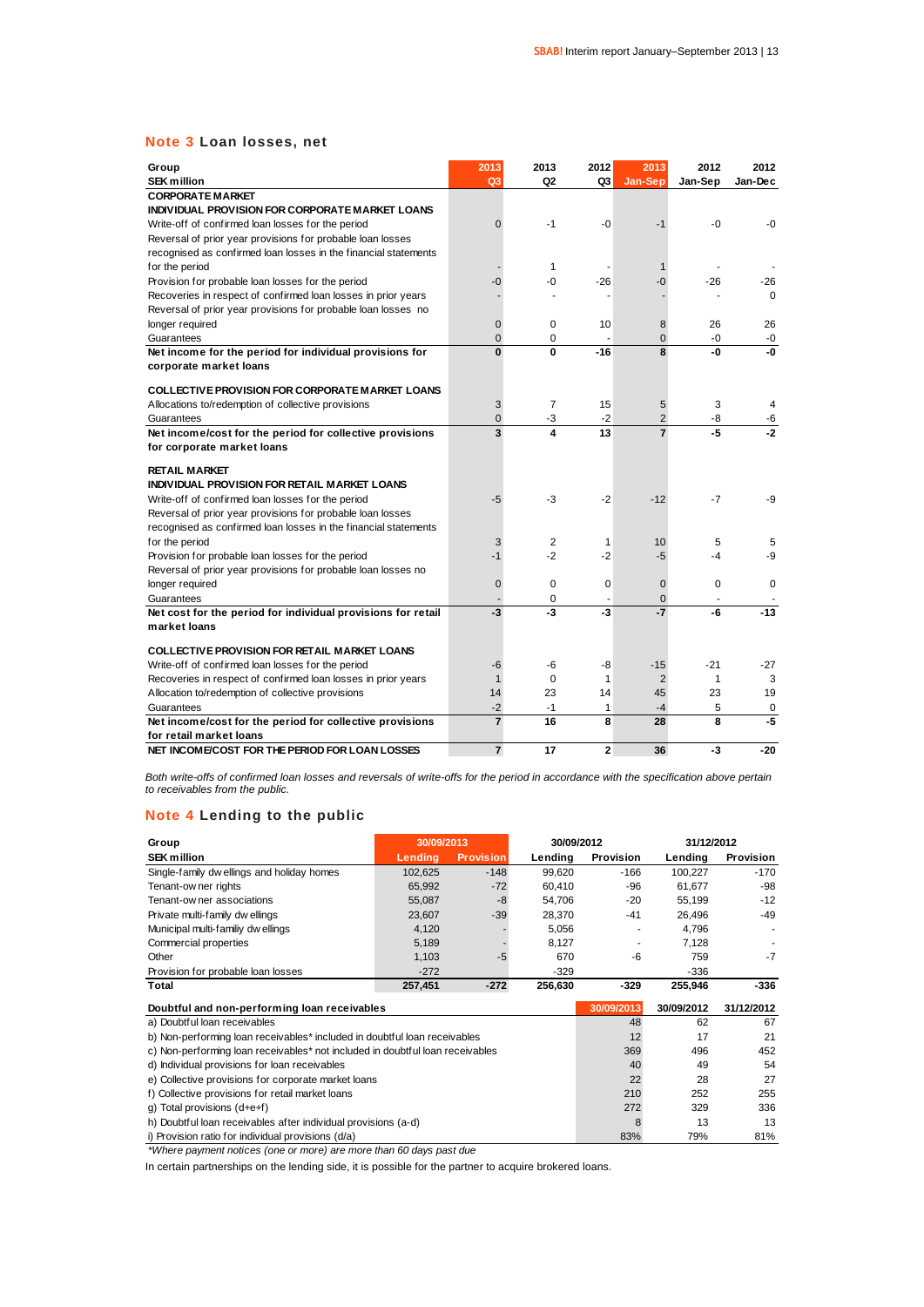|                                               | 30/09/2013 |                   | 30/09/2012 |                   | 31/12/2012 |                   |
|-----------------------------------------------|------------|-------------------|------------|-------------------|------------|-------------------|
|                                               |            | <b>SBAB</b> incl. |            | <b>SBAB</b> incl. |            | <b>SBAB</b> incl. |
| Loan portfolio                                |            | all of            |            | all of            |            | all of            |
| <b>SEK million</b>                            | SBAB**     | <b>FriSpar</b>    | SBAB**     | <b>FriSpar</b>    | SBAB**     | <b>FriSpar</b>    |
| Retail lending                                | 169.495    | 169.740           | 160.432    | 160.762           | 162.388    | 163.055           |
| - new lending                                 | 22.092     | 24.202            | 18.518     | 20.743            | 26.295     | 29.374            |
| Corporate lending (incl. tenant-ow ner assn.) | 87.956     | 87,965            | 96.198     | 96.225            | 93.558     | 93.574            |
| - new lending                                 | 4,685      | 4,685             | 6.285      | 6,285             | 8.583      | 8,583             |
| Total                                         | 257.451    | 257.705           | 256.630    | 256,987           | 255.946    | 256.629           |
| - new lendina                                 | 26.777     | 28.887            | 24.803     | 27.028            | 34,878     | 37.957            |

*\*\* In the SBAB Group, 51 percent of the partly owned FriSpar Bolån AB (a partnership with Sparbanken Öresund AB (publ) and Sparbanken Syd) is consolidated in accordance with the porportional method.*

#### **Note 5 Derivative instruments**

|                                           | 30/09/2013                                             |                                  |                                   |  |  |
|-------------------------------------------|--------------------------------------------------------|----------------------------------|-----------------------------------|--|--|
| Group<br><b>SEK million</b>               | <b>Assets</b><br>measured at measured at<br>fair value | <b>Liabilities</b><br>fair value | <b>Total</b><br>nominal<br>amount |  |  |
| Interest-rate related<br>Currency related | 4.436<br>2.001                                         | 2.701<br>7.767                   | 219,880<br>116,711                |  |  |
| <b>Total</b>                              | 6,437                                                  | 10.468                           | 336,591                           |  |  |

Currency interest-rate swaps are classified as interest-rate-related derivative instruments.

### **Note 6 Operating segments**

| Segment income statement                                     |                         |                   | <b>Jan-Sep 2013</b>        |              |        |                  |                   | Jan-Sep 2012               |        |        |
|--------------------------------------------------------------|-------------------------|-------------------|----------------------------|--------------|--------|------------------|-------------------|----------------------------|--------|--------|
| Group<br><b>SEK million</b>                                  | <b>Retail</b><br>market | Collab.<br>market | Corp./<br>Tenant-<br>owner | <b>Other</b> | Total* | Retail<br>market | Collab.<br>market | Corp./<br>Tenant-<br>owner | Other  | Total* |
|                                                              |                         |                   |                            |              |        |                  |                   |                            |        |        |
| Income <sup>1</sup>                                          | 663                     | 269               | 487                        | 19           | 1,438  | 665              | 237               | 473                        |        | 1,375  |
| Net result from financial<br>instruments meas, at fair value | 13                      |                   |                            | $-94$        | $-81$  | $-1$             |                   |                            | $-610$ | $-611$ |
| <b>Total operating income</b>                                | 676                     | 269               | 487                        | $-75$        | 1,357  | 664              | 237               | 473                        | $-610$ | 764    |
| Express <sup>2</sup>                                         | $-340$                  | $-74$             | $-149$                     |              | $-563$ | $-306$           | $-64$             | $-164$                     |        | $-534$ |
| Loan losses, net                                             |                         | 5                 | 24                         |              | 36     | $-11$            | $-7$              | 15                         |        | -3     |
| Profit/loss before tax                                       | 343                     | 200               | 362                        | $-75$        | 830    | 347              | 166               | 324                        | $-610$ | 227    |
| Tax                                                          | $-76$                   | $-44$             | $-79$                      | 44           | $-155$ | $-91$            | $-44$             | $-85$                      | 160    | $-60$  |
| Profit/loss after tax                                        | 267                     | 156               | 283                        | $-31$        | 675    | 256              | 122               | 239                        | $-450$ | 167    |
| Return on equity                                             | 11%                     | 11%               | 12%                        |              | 10%    | 11%              | 9%                | 8%                         |        | 3%     |

*1) Net interest income, net commission income and other operating income are included in the distributed income*

*2)Personnel costs, other expenses and amortisation and depreciation of fixed assets are included in the distributed expenses*

*\*The total is consistent with the Group's income statement*

#### **Changes regarding the identification of operating segments**

On 1 February 2013, a new organisation was established within SBAB. The former Retail business area was dissolved and replaced by three sales departments: Retail Market, Tenant-owner Associations Market and Collaboration Market. In September 2013, the sales departments for the corporate and tenant-owner association markets were merged. In principle, the item Net income/expense from financial instruments measured at fair value has not been distributed and is included in the Other column.

The comparison figures have been recalculated for the three new segments Private Market, Collaboration Market and Corporate/Tenant-owner Associations Market.

The segments were previously divided in accordance with RAROC – in connection with the organisational change on 1 September the division was changed to be made according to SBAB's external results.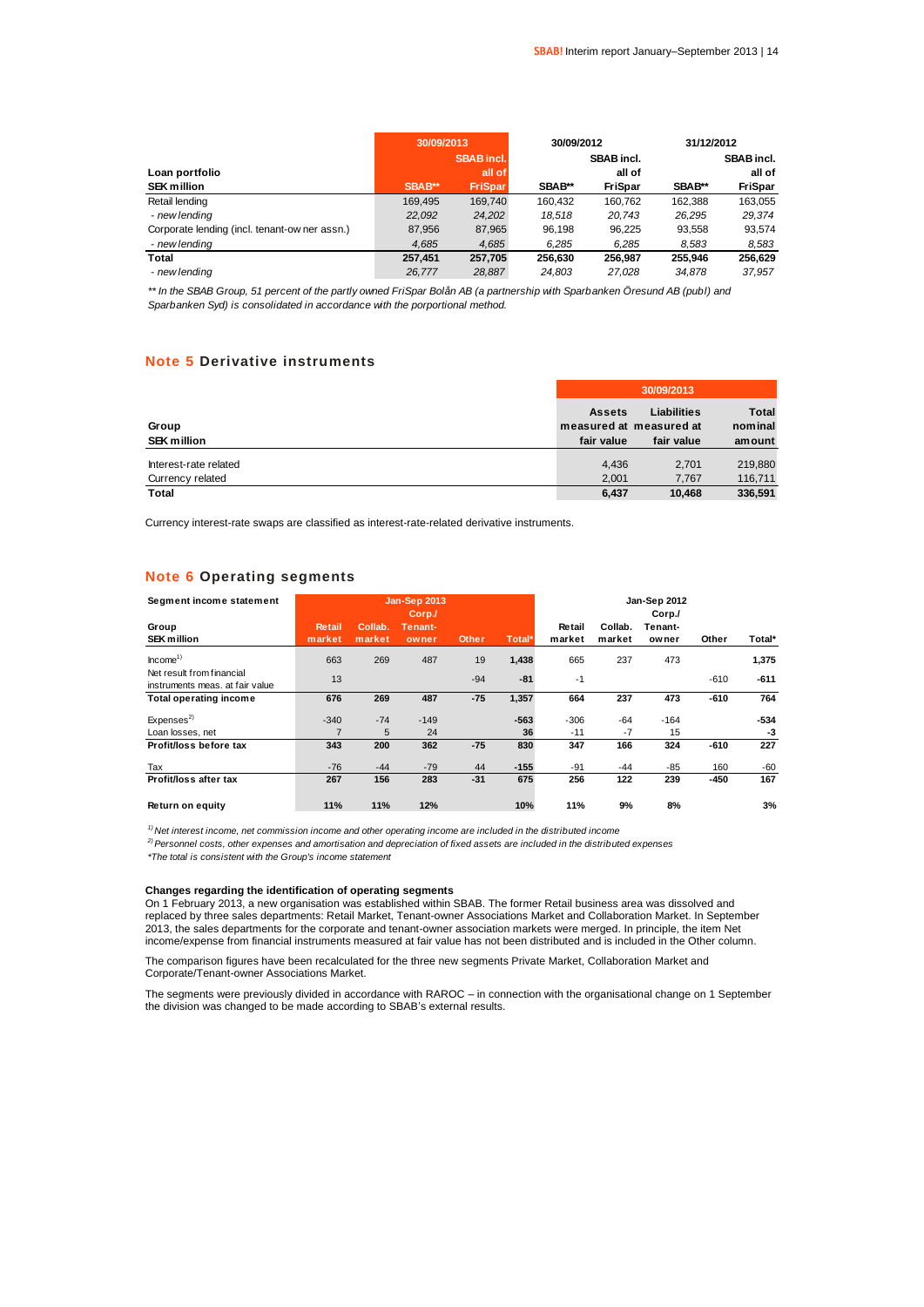### **Note 7 Classification of financial instruments**

|                                                            |                                            |                                              | 30/09/2013        |          |                   |
|------------------------------------------------------------|--------------------------------------------|----------------------------------------------|-------------------|----------|-------------------|
| Group<br><b>Financial assets</b>                           | <b>Assets</b><br>measured<br>at fair value | Hedge-<br>accounted<br>derivative<br>instru- | Loan              |          | <b>Total fair</b> |
| <b>SEK million</b>                                         | through P/L                                |                                              | ments receivables | Total    | value             |
| Cash and balances at central banks                         |                                            |                                              | $\Omega$          | $\Omega$ | $\Omega$          |
| Chargeable treasury bills and other eligible bills         | 8,079                                      |                                              |                   | 8,079    | 8,079             |
| Lending to credit institutions                             |                                            |                                              | 20.667            | 20.667   | 20,667            |
| Lending to the public                                      |                                            |                                              | 257,451           | 257.451  | 259,037           |
| Change in value of interest-rate-hedged items in portfolio |                                            |                                              |                   |          |                   |
| hedges                                                     |                                            |                                              | 625               | 625      |                   |
| Bonds and other interest-bearing securities                | 26.588                                     |                                              | 2.539             | 29.127   | 29,127            |
| Derivative instruments                                     | 936                                        | 5,501                                        |                   | 6.437    | 6,437             |
| Shares and participations                                  | 214                                        |                                              |                   | 214      | 214               |
| Other assets                                               |                                            |                                              | 1,107             | 1,107    | 1,107             |
| Prepaid expenses and accrued income                        | 312                                        |                                              | 362               | 674      | 674               |
| Total                                                      | 36,129                                     | 5,501                                        | 282.751           | 324.381  | 325.342           |

|                                     |               |            | 30/09/2013  |         |                   |
|-------------------------------------|---------------|------------|-------------|---------|-------------------|
|                                     |               | Hedge-     |             |         |                   |
|                                     | Liabilities   | accounted  |             |         |                   |
| Group                               | measured      | derivative | Other       |         |                   |
| <b>Financial liabilities</b>        | at fair value | instru-    | financial   |         | <b>Total fair</b> |
| <b>SEK million</b>                  | through P/L   | ments      | liabilities | Total   | value             |
| Liabilities to credit institutions  |               |            | 16.498      | 16.498  | 16.498            |
| Deposits from the public            |               |            | 35,860      | 35.860  | 35.860            |
| Debt securities in issue            |               |            | 241.742     | 241,742 | 241,663           |
| Derivative instruments              | 3.254         | 7.214      |             | 10.468  | 10.468            |
| Other liabilities                   |               |            | 720         | 720     | 720               |
| Accrued expenses and prepaid income |               |            | 3.648       | 3.648   | 3.648             |
| Subordinated debt                   |               |            | 5,859       | 5,859   | 5,858             |
| Total                               | 3,254         | 7.214      | 304.327     | 314.795 | 314.715           |

#### **Reclassified assets**

During autumn 2008, financial institutions were given the opportunity to reclassify holdings of "Financial assets available for sale" to "Loan receivables and accounts receivable." The assets were reclassified due to SBAB's perception that the downturn in the global financial markets during autumn 2008 was of sufficient magnitude to justify reclassification. The reclassification was implemented on 1 July 2008. The value that was assigned to the assets at the time was the prevailing market value.

Since the assets in the RMBS portfolio are classified as "Loan receivables and accounts receivable," these assets have to be recognised at accrued cost and a credit-risk assessment must be performed according to the same principles as for the risk assessment of SBAB's credit portfolio.

Following the reclassification of the RMBS assets, no need to impair these assets has arisen, which is why the company has not recognised any impairment losses under the "Impairment of financial assets" item.

#### **RMBS portfolio**

| Group                   | 30/09/2013             |            |  |  |
|-------------------------|------------------------|------------|--|--|
| <b>SEK million</b>      | <b>Carrying amount</b> | Fair value |  |  |
| <b>Country of asset</b> |                        |            |  |  |
| Spain                   | 2,089                  | 1,790      |  |  |
| The Netherlands         | 450                    | 443        |  |  |
| Total                   | 2,539                  | 2,233      |  |  |

As of 1 July 2008, the fair value of the reclassified portfolio amounted to SEK 21.7 billion. The average effective rate used in the reclassification was 6.3 percent. At the same date, the fair value reserve attributable to these assets had a negative value of SEK 200 million, net after tax. At 30 September 2013, the fair value of the assets would have amounted to SEK 2.2 billion had the assets continued to be recognised as "Available-for-sale financial assets." The carrying amount at 30 September 2013 was SEK 2.5 billion. At the same date, the fair value reserve attributable to the reclassified assets would have amounted to a negative SEK 0.2 billion, net after tax, had the assets continued to be recognised as "Available-for-sale financial assets." The reserve amounted to a negative SEK 24 million, net after tax, at 30 September 2013. After the reclassification date, SEK 222 million of the reserve before tax was reversed and exchange rate fluctuations had a negative impact of SEK 21 million before tax on the value of the reserve.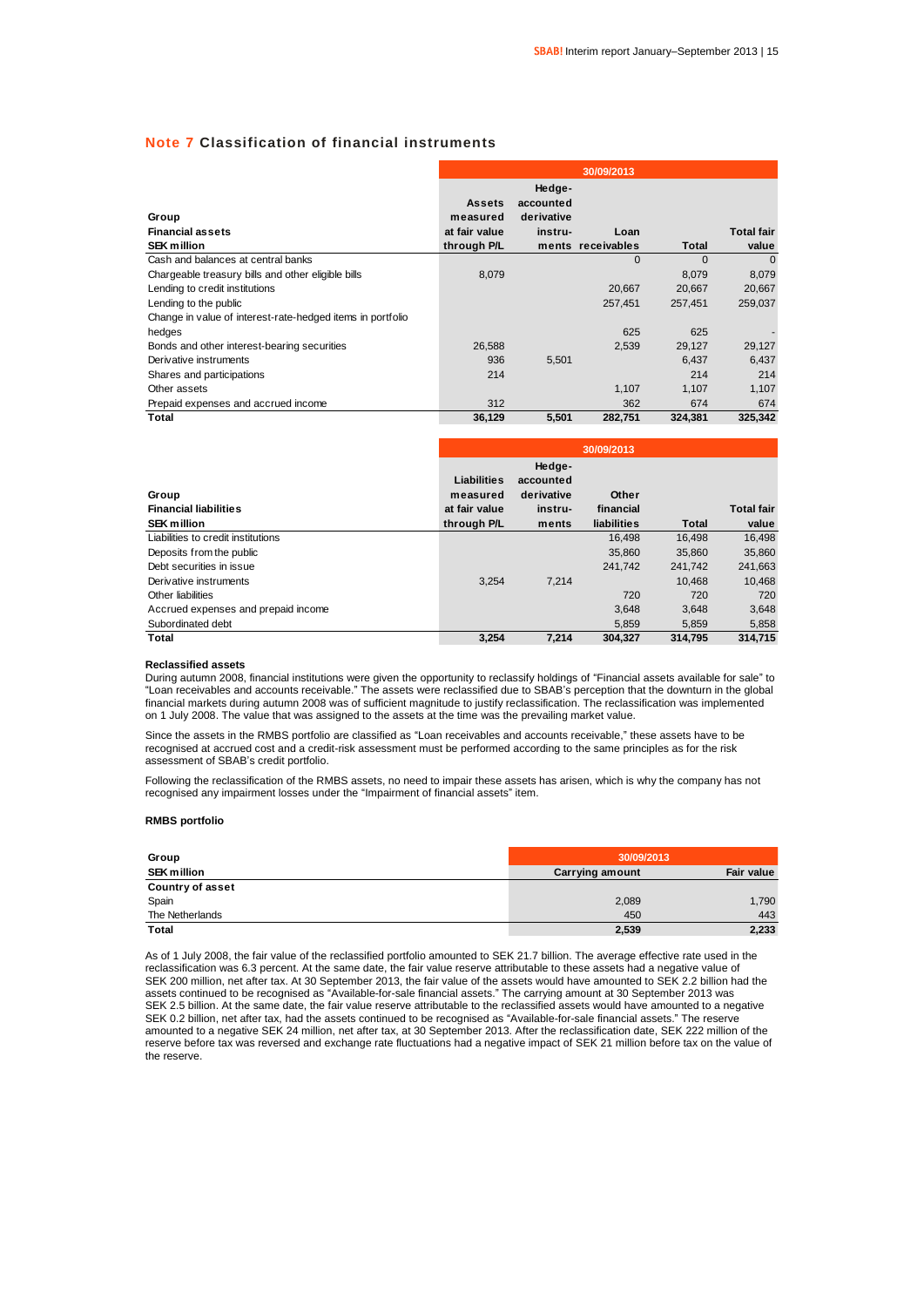### **Note 8 Information about fair value**

|                                   |                                   | 30/09/2013                                      |                                          |              |  |  |  |  |  |  |
|-----------------------------------|-----------------------------------|-------------------------------------------------|------------------------------------------|--------------|--|--|--|--|--|--|
| Group<br><b>SEK million</b>       | Quoted market<br>prices (Level 1) | Other<br>observable<br>market data<br>(Level 2) | Unobservable<br>market data<br>(Level 3) | <b>Total</b> |  |  |  |  |  |  |
| <b>Assets</b>                     |                                   |                                                 |                                          |              |  |  |  |  |  |  |
| Securities in the category trade  | 34,881                            |                                                 |                                          | 34,881       |  |  |  |  |  |  |
| Derivatives in the category trade | 12                                | 924                                             |                                          | 936          |  |  |  |  |  |  |
| Derivatives in hedge accounting   |                                   | 5,501                                           |                                          | 5,501        |  |  |  |  |  |  |
| Total                             | 34,893                            | 6,425                                           |                                          | 41,318       |  |  |  |  |  |  |
| Liabilities                       |                                   |                                                 |                                          |              |  |  |  |  |  |  |
| Derivatives in the category trade | 13                                | 3,241                                           |                                          | 3,254        |  |  |  |  |  |  |
| Derivatives in hedge accounting   |                                   | 7,214                                           | ٠                                        | 7,214        |  |  |  |  |  |  |
| Total                             | 13                                | 10,455                                          |                                          | 10.468       |  |  |  |  |  |  |

In the table, financial assets and liabilities recognised at fair value in the balance sheet are divided on the basis of the measurement methods used.

#### **Quoted market prices (Level 1)**

Measurement at quoted prices in a market for identical assets and liabilities. The measurement method is used for all holdings of quoted interest-bearing securities and for publicly quoted derivatives, primarily interest-rate futures.

#### **Measurement based on observable data (Level 2)**

Measurement aided by external market information other than quoted prices included in Level 1, such as quoted interest rates or<br>prices for closely related instruments. This group includes all non-quoted derivative instrume

#### **Measurement based in part on unobservable data (Level 3)**

Measurement whereby a material component of the model is based on estimates or assumptions that do not originate directly from the market. This method is currently not used for any assets or liabilities.

### **Note 9 Information about offsetting**

|                        | 30/09/2013    |                                                                                                        |                                                        |                   |            |  |  |  |
|------------------------|---------------|--------------------------------------------------------------------------------------------------------|--------------------------------------------------------|-------------------|------------|--|--|--|
|                        |               | Financial assets and liabilities covered by a legally binding agreement regarding netting or a similar |                                                        |                   |            |  |  |  |
|                        |               |                                                                                                        | agreement but that are not offset in the balance sheet |                   |            |  |  |  |
|                        |               | Related amounts that are not offset in the balance sheet                                               |                                                        |                   |            |  |  |  |
|                        | Amount        |                                                                                                        | Provided (+)/                                          |                   |            |  |  |  |
|                        | recognised in |                                                                                                        | Received (-)                                           | Provided (+)/     |            |  |  |  |
| Group                  | the balance   | <b>Financial</b>                                                                                       | collateral -                                           | Received (-) cash |            |  |  |  |
| <b>SEK million</b>     | sheet         | instruments                                                                                            | securities                                             | collateral        | Net amount |  |  |  |
| <b>Assets</b>          |               |                                                                                                        |                                                        |                   |            |  |  |  |
| Derivative instruments | 6,437         | $-4.748$                                                                                               |                                                        | $-966$            | 723        |  |  |  |
| Repos                  | 16.515        | $-11.663$                                                                                              | $-4.853$                                               | $\Omega$          | $\Omega$   |  |  |  |
| Liabilities            |               |                                                                                                        |                                                        |                   |            |  |  |  |
| Derivative instruments | $-10,468$     | 4,748                                                                                                  |                                                        | 3,066             | $-2,654$   |  |  |  |
| Repos                  | $-15,367$     | 11,663                                                                                                 | 3.694                                                  | 11                | $\Omega$   |  |  |  |
| Total                  | $-2,883$      | $\bf{0}$                                                                                               | $-1.159$                                               | 2,111             | $-1.931$   |  |  |  |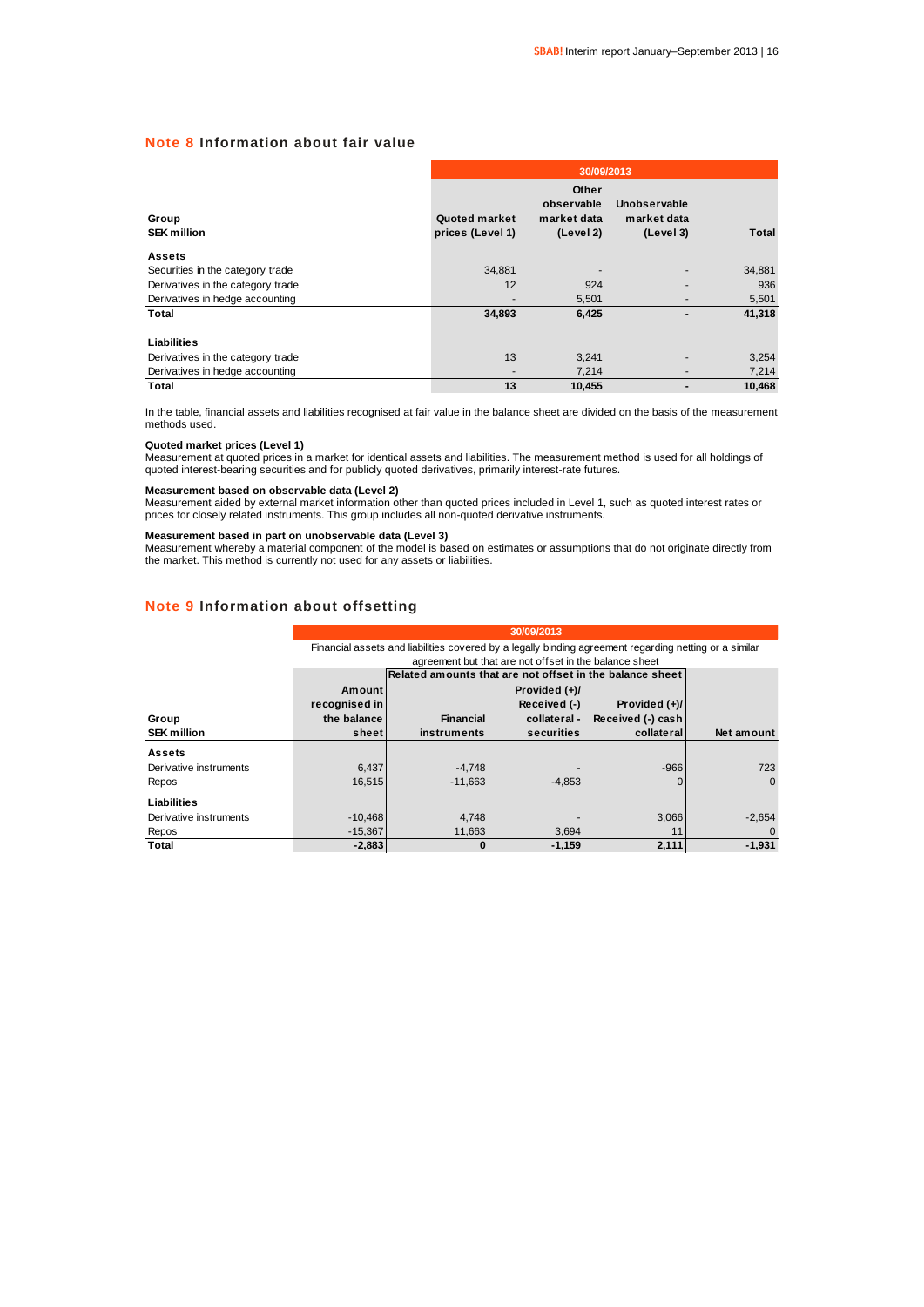### **Note 10 Liquidity reserve**

| <b>Liquidity Reserve</b>                                  |            |            | <b>Distribution by currency</b> |            |       |
|-----------------------------------------------------------|------------|------------|---------------------------------|------------|-------|
| <b>SEK million</b>                                        | 30/09/2013 | <b>SEK</b> | <b>EUR</b>                      | <b>USD</b> | Other |
| Cash and balances from central banks                      |            |            |                                 |            |       |
| Balances from other banks                                 |            |            |                                 |            |       |
| Securities issued or quaranteed by central governments,   |            |            |                                 |            |       |
| central banks or multinational development banks          | 12,772     | 4,608      | 7.507                           | 657        |       |
| Securities issued or guaranteed by municipalities or non- |            |            |                                 |            |       |
| governmental public sector entities                       | 4,537      | 3,554      |                                 | 983        |       |
| Covered bonds issued by others                            | 17,097     | 12,716     | 3,213                           | 1,168      |       |
| Own covered bonds                                         |            |            |                                 |            |       |
| Securities issued by non-financial companies              |            |            |                                 |            |       |
| Securities issued by financial companies (excl. covered   |            |            |                                 |            |       |
| bonds)                                                    | 2,234      |            | 2,234                           |            |       |
| Other securities                                          |            |            |                                 |            |       |
| Total                                                     | 36,640     | 20,878     | 12,954                          | 2,808      |       |
| Bank and loan facilities                                  |            |            |                                 |            |       |
| Total                                                     | 36,640     | 20,878     | 12,954                          | 2,808      |       |
| Distribution by currency                                  |            | 57%        | 35%                             | 8%         |       |

SBAB's liquidity portfolio primarily comprises liquid, fixed income securities with a high rating and it is an integral part of the Group´s liquidity risk management. Holdings in securities are limited by asset class and by country, respectively, and must have the highest rating upon acquisition. In addition to these collective limits, limits for individual issuers may also be set. RMBSs are reported in the table above at market value, in accordance with the Swedish Banking Association's template for the disclosure of a bank's liquidity reserve. Since the secondary market for RMBSs is no longer as liquid as when the assets were acquired, it has been concluded that the liquidity value of these securities is no longer sufficient to warrant their inclusion in the liquidity reserve used in internal<br>measurements of liquidity risk. These assets are also excluded from regulatory liqui

#### **Calculation of MCO days**

SBAB measures and stress-tests liquidity risk by totalling the maximum need of liquidity for each of the upcoming 365 days, MCO (Maximum Cumulative Outflow). MCO calculations are based on a crisis scenario in which all loans are assumed to be extended on maturity, meaning that no liquidity is added through loan redemption, and where no funding is available. Accordingly, the maximum need for liquidity can be identified for every given future period, and the necessary liquidity reserve can be established.

### **Calculation of liquidity coverage ratio**

The liquidity coverage ratio calculates the degree to which a bank's assets cover its net cash flow for the coming 30 days in a stress scenario. Net cash flows comprise contractual in- and outflows and the theoretical flows based on historical data, for example, withdrawals of the bank's deposits. The weightings of the theoretical flows are fixed and are determined by supervisory authorities.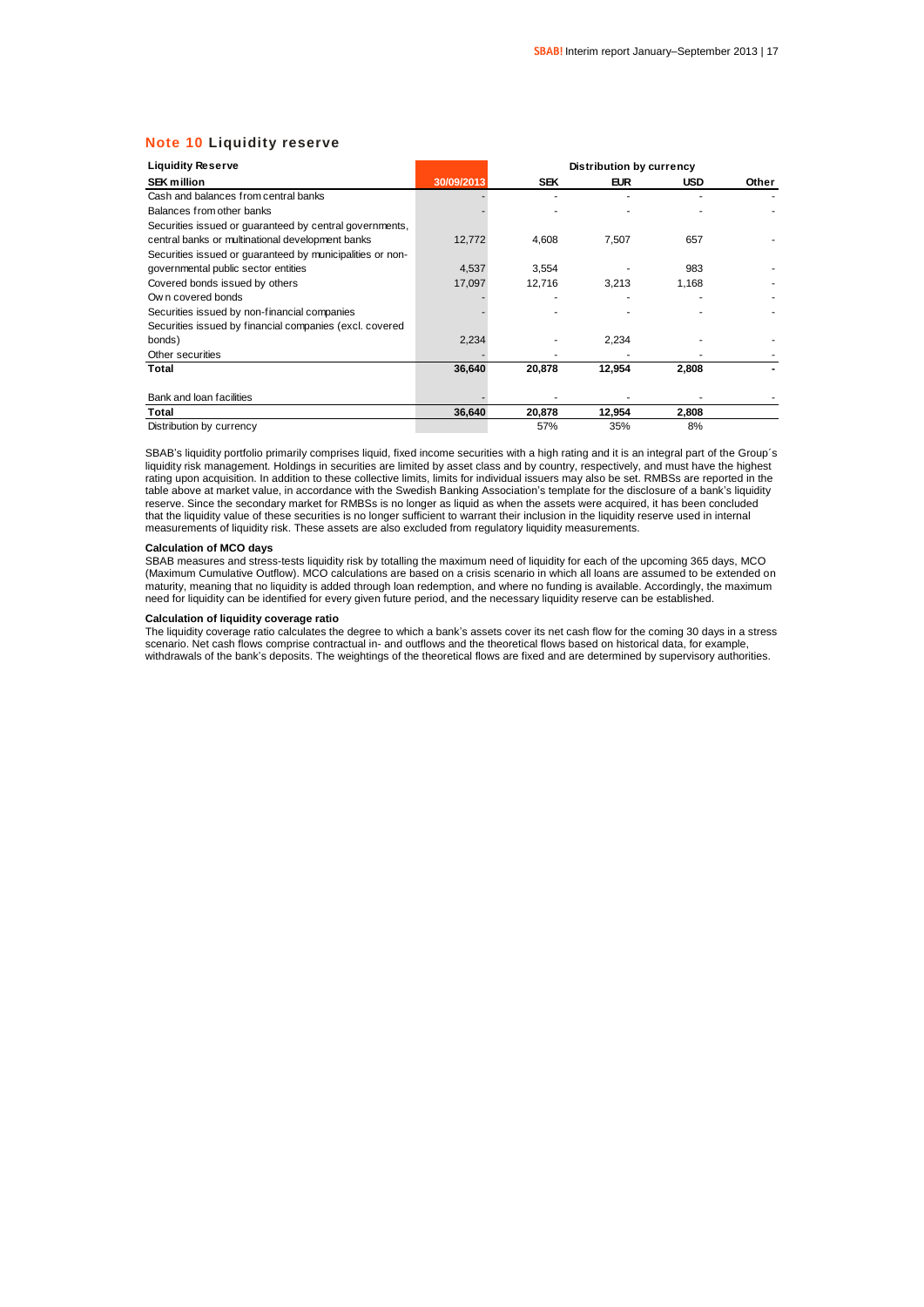### **Parent Company**

### **Parent Company performance for January-September 2013 compared with January-September 2012**

Operating profit for the period amounted to SEK 124 million (62) The operating profit was primarily attributable to higher net interest income of SEK 236 million (36). Net income from financial transactions declined to SEK 64 million (178). Expenses totalled SEK 635 million (591). The net effect of loan losses was positive SEK 6 million (loss 22). Lending to the public amounted to SEK 49.7 billion (47.1). The Parent Company has favourable capital adequacy. Taking the transitional regulations into account, the Core Tier 1 capital ratio and the capital adequacy ratio amounted to 25.5 percent (24.5) and 42.0 percent (41.5), respectively.

### **Income statement**

| <b>Parent Company</b>                         | 2013   | 2013           | 2012   | 2013     | 2012     | 2012     |
|-----------------------------------------------|--------|----------------|--------|----------|----------|----------|
| <b>SEK million</b>                            | Q3     | Q <sub>2</sub> | Q3     | Jan-Sep  | Jan-Sep  | Jan-Dec  |
| Interest income                               | 818    | 797            | 1,114  | 2,414    | 3,207    | 4,162    |
| Interest expenses                             | $-742$ | $-717$         | $-977$ | $-2,178$ | $-3,171$ | $-4,032$ |
| Net interest income                           | 76     | 80             | 137    | 236      | 36       | 130      |
|                                               |        |                |        |          |          |          |
| Dividends received                            |        | $\blacksquare$ |        | 19       | 17       | 17       |
| Commission income                             | 31     | 33             | 32     | 96       | 94       | 136      |
| Commission expenses                           | $-19$  | $-16$          | $-19$  | $-54$    | $-54$    | $-70$    |
| Net result of financial transactions          | 35     | $-23$          | 82     | 64       | 178      | 213      |
| Other operating income                        | 91     | 150            | 135    | 392      | 404      | 515      |
| <b>Total operating income</b>                 | 214    | 224            | 367    | 753      | 675      | 941      |
| Personnel costs                               | $-80$  | $-96$          | $-81$  | $-271$   | $-261$   | $-354$   |
| Other expenses                                | $-102$ | $-138$         | $-84$  | $-349$   | $-319$   | $-434$   |
| Amortisation and depreciation of fixed assets | $-5$   | $-5$           | $-4$   | $-15$    | $-11$    | $-15$    |
| Total expenses before loan losses             | $-187$ | $-239$         | $-169$ | $-635$   | $-591$   | $-803$   |
| Profit before loan losses                     | 27     | $-15$          | 198    | 118      | 84       | 138      |
| Loan losses, net                              | $-1$   | 1              | $-13$  | 6        | $-22$    | $-34$    |
| <b>Operating profit</b>                       | 26     | $-14$          | 185    | 124      | 62       | 104      |
| Taxes                                         | $-5$   | 38             | $-50$  | 12       | $-13$    | $-11$    |
| Profit for the period                         | 21     | 24             | 135    | 136      | 49       | 93       |

### **Statement of comprehensive income**

| <b>Parent Company</b><br><b>SEK million</b>                                                 | 2013<br>Q3 | 2012<br>Q2 | 2012<br>Q3 | 2013<br>Jan-Sep | 2012<br>Jan-Sep | 2012<br>Jan-Dec |
|---------------------------------------------------------------------------------------------|------------|------------|------------|-----------------|-----------------|-----------------|
| Profit for the period                                                                       | 21         | 24         | 135        | 136             | 49              | 93              |
| OTHER COMPREHENSIVE INCOME<br>Components that will be reversed against the income statement |            |            |            |                 |                 |                 |
| Change in reclassified financial assets, before tax                                         | 6          | 5          | 6          | 15              | 18              | 20              |
| Tax attributable to components that will be reversed against the<br>income statement        | $-1$       | -1         | $-2$       | $-3$            | -5              | -6              |
| Other comprehensive income, net after tax                                                   |            | 4          | 4          | 12              | 13              | 14              |
| Total comprehensive income for the period                                                   | 26         | 28         | 139        | 148             | 62              | 107             |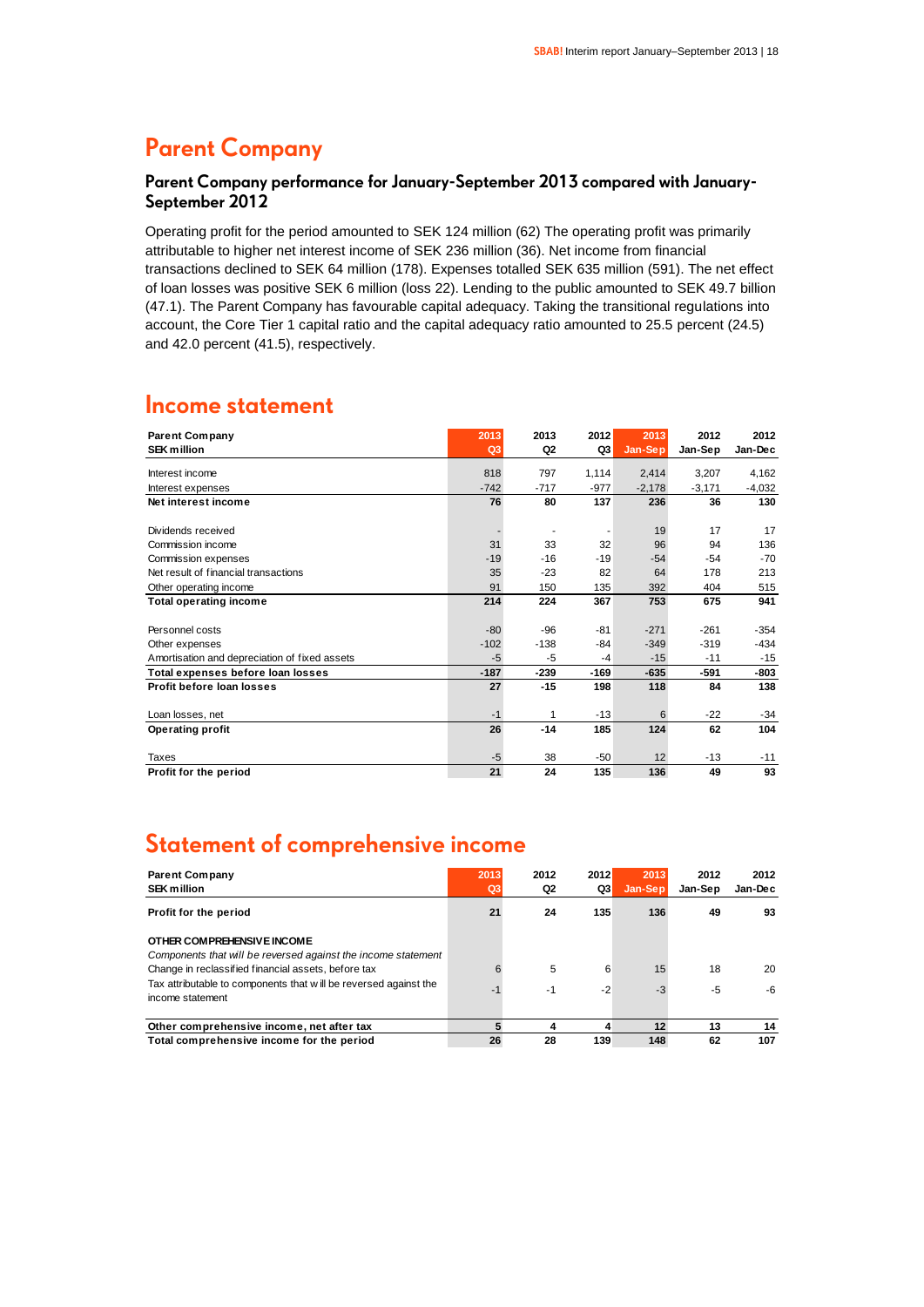### **Balance sheet**

| <b>Parent Company</b>                              |             |            |            |
|----------------------------------------------------|-------------|------------|------------|
| <b>SEK million</b>                                 | 30/09/2013  | 30/09/2012 | 31/12/2012 |
| <b>ASSETS</b>                                      |             |            |            |
| Cash and balances at central banks                 | $\mathbf 0$ | 0          | 0          |
| Chargeable treasury bills and other eligible bills | 8,079       | 2,077      | 12,860     |
| Lending to credit institutions (Note 11)           | 48,151      | 58,268     | 48,435     |
| Lending to the public                              | 49,700      | 47,100     | 46,360     |
| Bonds and other interest-bearing securities        | 29,127      | 32,930     | 31,452     |
| Derivative instruments                             | 5,191       | 12,457     | 11,499     |
| Shares and participations                          | 214         | 150        | 150        |
| Shares and participations in joint ventures        | 866         | 759        | 830        |
| Shares and participations in Group companies       | 9.600       | 9.600      | 9.600      |
| Intangible fixed assets                            | 12          | 11         | 14         |
| Tangible fixed assets                              | 37          | 29         | 33         |
| Other assets                                       | 885         | 2,073      | 76         |
| Prepaid expenses and accrued income                | 445         | 499        | 719        |
| <b>TOTAL ASSETS</b>                                | 152,307     | 165,953    | 162,028    |
|                                                    |             |            |            |
| <b>LIABILITIES AND EQUITY</b>                      |             |            |            |
| Liabilities                                        |             |            |            |
| Liabilities to credit institutions                 | 613         | 8,909      | 2,443      |
| Deposits from the public                           | 35,860      | 24,648     | 27,654     |
| Debt securities in issue                           | 92,284      | 102,292    | 101,782    |
| Derivative instruments                             | 7,299       | 13,687     | 13,909     |
| Other liabilities                                  | 711         | 1,019      | 356        |
| Accrued expenses and prepaid income                | 1,437       | 1,242      | 835        |
| Provisions                                         | 164         | 105        | 65         |
| Subordinated debt                                  | 5,859       | 6,164      | 7,052      |
| <b>Total liabilities</b>                           | 144,227     | 158,066    | 154,096    |
|                                                    |             |            |            |
| Equity                                             |             |            |            |
| Share capital                                      | 1,958       | 1,958      | 1,958      |
| Statutory reserve                                  | 392         | 392        | 392        |
| Fair value reserve                                 | $-25$       | $-38$      | $-37$      |
| Retained earnings                                  | 5,619       | 5,526      | 5,526      |
| Profit for the period                              | 136         | 49         | 93         |
| Total equity                                       | 8,080       | 7,887      | 7,932      |
| <b>TOTAL LIABILITIES AND EQUITY</b>                | 152,307     | 165,953    | 162,028    |
|                                                    |             |            |            |
| <b>Memorandum items</b>                            |             |            |            |
| Assets pledged for own liabilities                 | 415         | 8,404      | 2,117      |
| Commitments                                        | 60,993      | 60.603     | 59,587     |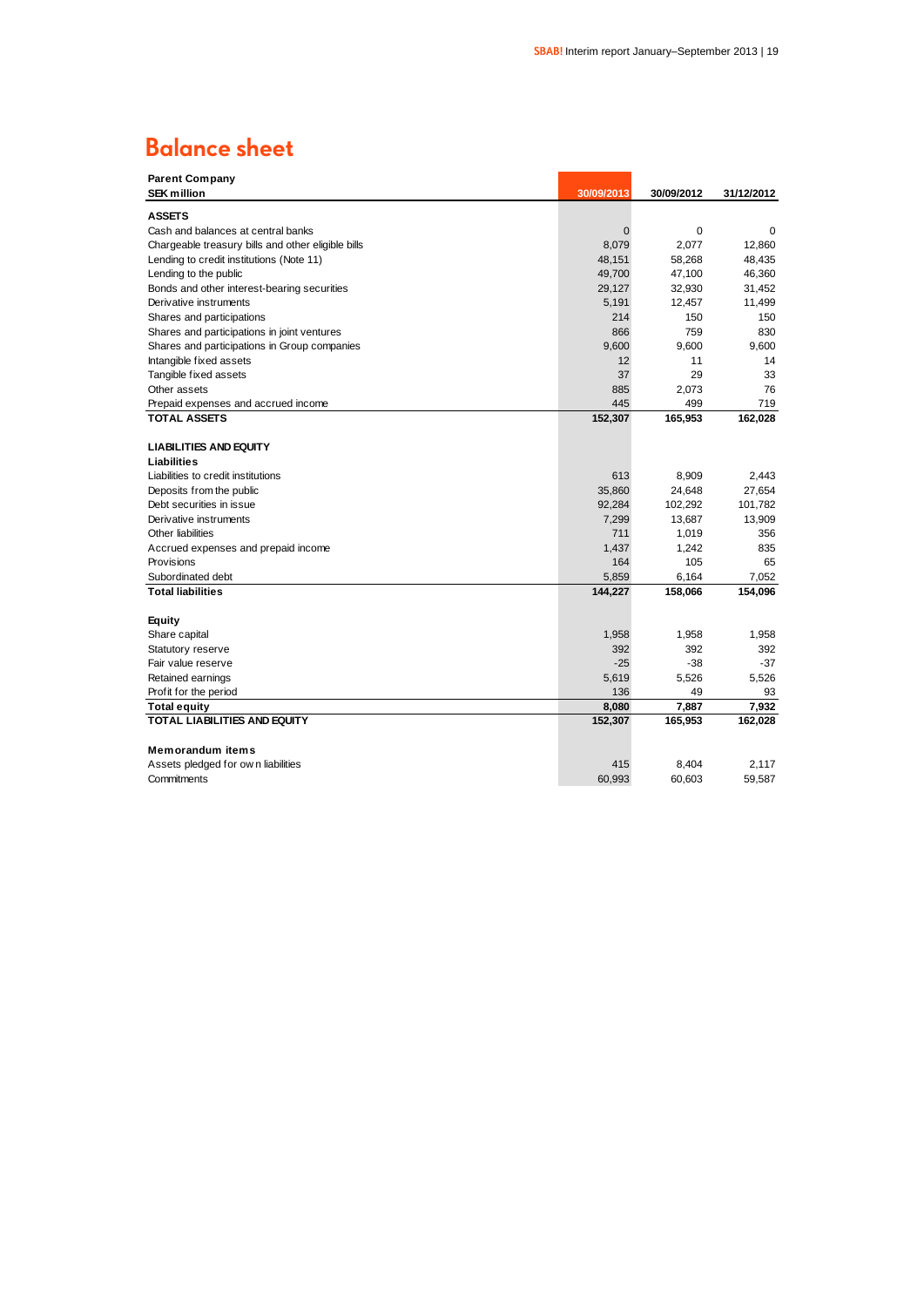### **Capital adequacy**

| <b>Parent Company</b>            |            |            |            |
|----------------------------------|------------|------------|------------|
| <b>SEK million</b>               | 30/09/2013 | 30/09/2012 | 31/12/2012 |
| Core Tier 1 capital              | 8,072      | 7,877      | 7,920      |
| Tier 1 capital                   | 11,066     | 10,871     | 10,914     |
|                                  |            |            |            |
| <b>Total capital</b>             | 13,308     | 13,340     | 14,179     |
| Without transitional regulations |            |            |            |
| Risk-weighted assets             | 21,129     | 24,543     | 26,688     |
| Core Tier 1 capital ratio        | 38.2%      | 32.1%      | 29.7%      |
| Tier 1 capital ratio             | 52.4%      | 44.3%      | 40.9%      |
| Capital adequacy ratio           | 63.0%      | 54.4%      | 53.1%      |
| Capital quotient                 | 7.87       | 6.79       | 6.64       |
| Without transitional regulations |            |            |            |
| Risk-weighted assets             | 31,671     | 32,155     | 30,719     |
| Core Tier 1 capital ratio        | 25.5%      | 24.5%      | 25.8%      |
| Tier 1 capital ratio             | 34.9%      | 33.8%      | 35.5%      |
| Capital adequacy ratio           | 42.0%      | 41.5%      | 46.2%      |
| Capital quotient                 | 5.25       | 5.19       | 5.77       |

### **Note 11 Lending to credit institutions**

Of the Parent Company's lending to credit institutions, SEK 39,796 million relates to a receivable from the wholly owned subsidiary AB Sveriges Säkerställda Obligationer (publ) (Swedish Covered Bond Corporation, SCBC), compared with SEK 39,602 million at the start of the year. This receivable is subordinated in the event of bankruptcy or liquidation, which means that payment is received only after other creditors of the subsidiary have been paid.